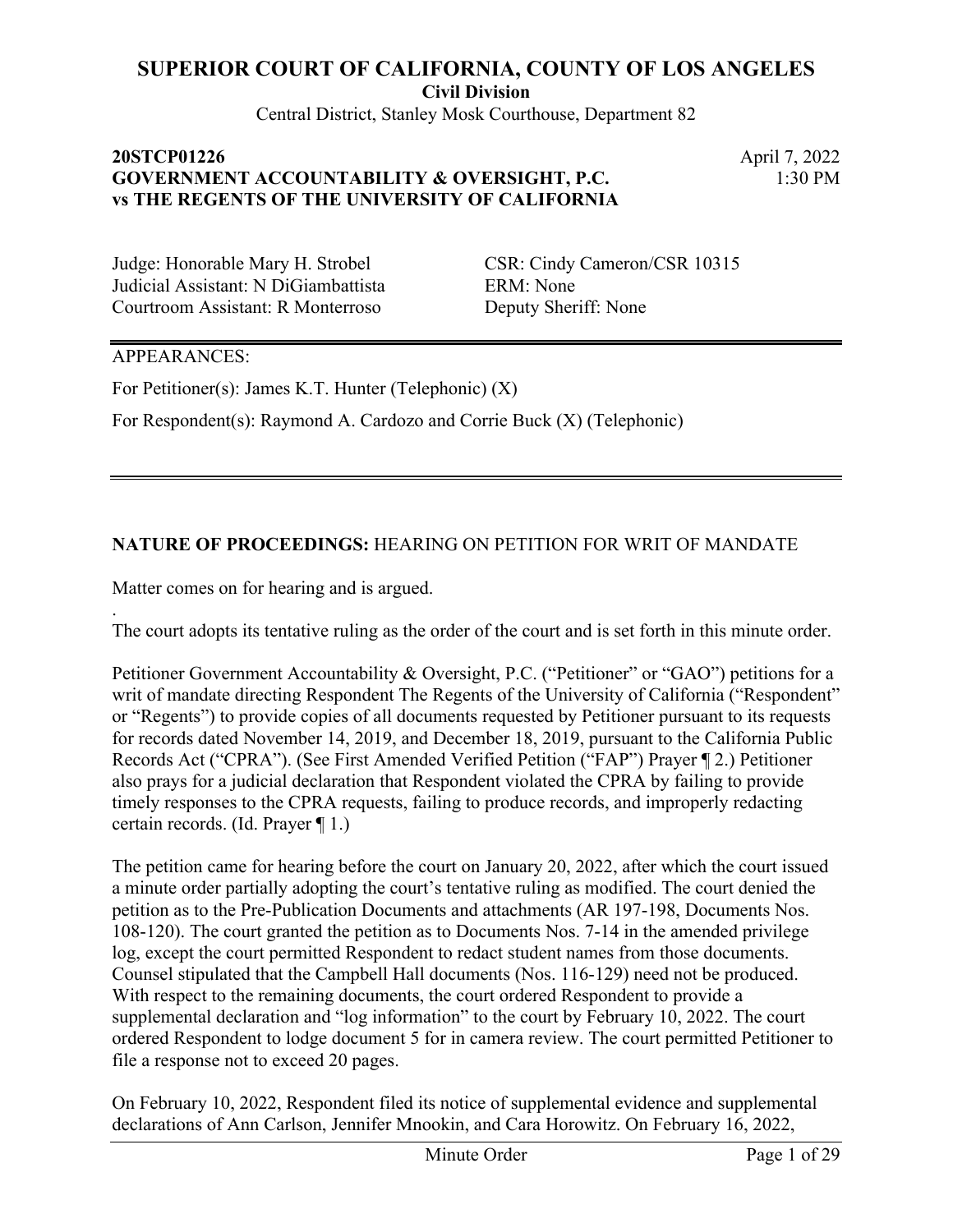**Civil Division**

Central District, Stanley Mosk Courthouse, Department 82

### **20STCP01226** April 7, 2022 **GOVERNMENT ACCOUNTABILITY & OVERSIGHT, P.C. vs THE REGENTS OF THE UNIVERSITY OF CALIFORNIA**

1:30 PM

Judicial Assistant: N DiGiambattista ERM: None Courtroom Assistant: R Monterroso Deputy Sheriff: None

Judge: Honorable Mary H. Strobel CSR: Cindy Cameron/CSR 10315

Respondent filed its notice of lodging of Document No. 5. On February 23, 2022, Petitioner filed its supplemental reply trial brief. On March 30, 2022, the court denied Respondent's ex parte application to file a reply to Petitioner's supplemental brief. However, the court ruled that it would treat the privilege log attached to the ex parte application as a late-filed document.

The court now rules on the remaining documents at issue in the petition, and also Petitioner's prayer for declaratory relief. Factual and legal discussion from the court's minute order dated January 20, 2022, is not repeated here, but is incorporated by reference.

Analysis

. .

Standard of Review; and Burden of Proof

Article I, Section 3(b) of the Constitution affirms that "[t]he people have the right of access to information concerning the conduct of the people's business." The Constitution mandates that the CPRA be "broadly construed," while any statute "that limits the right of access" must be "narrowly construed." (See Nat'l Lawyers Guild v. City of Hayward (2020) 9 Cal.5th 488, 507.) The CPRA "does not allow limitations on access to a public record based upon the purpose for which the record is being requested, if the record is otherwise subject to disclosure." (Gov. Code  $$6257.5.$ 

Section 6253(a) also states: "Any reasonably segregable portion of a record shall be available for inspection by any person requesting the record after deletion of the portions that are exempted by law."

While the CPRA provides express exemptions to its disclosure requirements, these exemptions must be narrowly construed and the agency bears the burden of showing that a specific exemption applies. (Sacramento County Employees' Retirement System v. Superior Court (2013) 195 Cal.App.4th 440, 453.)

A public agency also has the burden to demonstrate that it properly withheld records on the grounds they are non-responsive to a CPRA request or do not constitute public records. (ACLU of Northern Cal. v. Sup.Ct. (2011) 202 Cal.App.4th 55, 83-86.) "Because the agency has full knowledge of the contents of the withheld records and the requester has only the agency's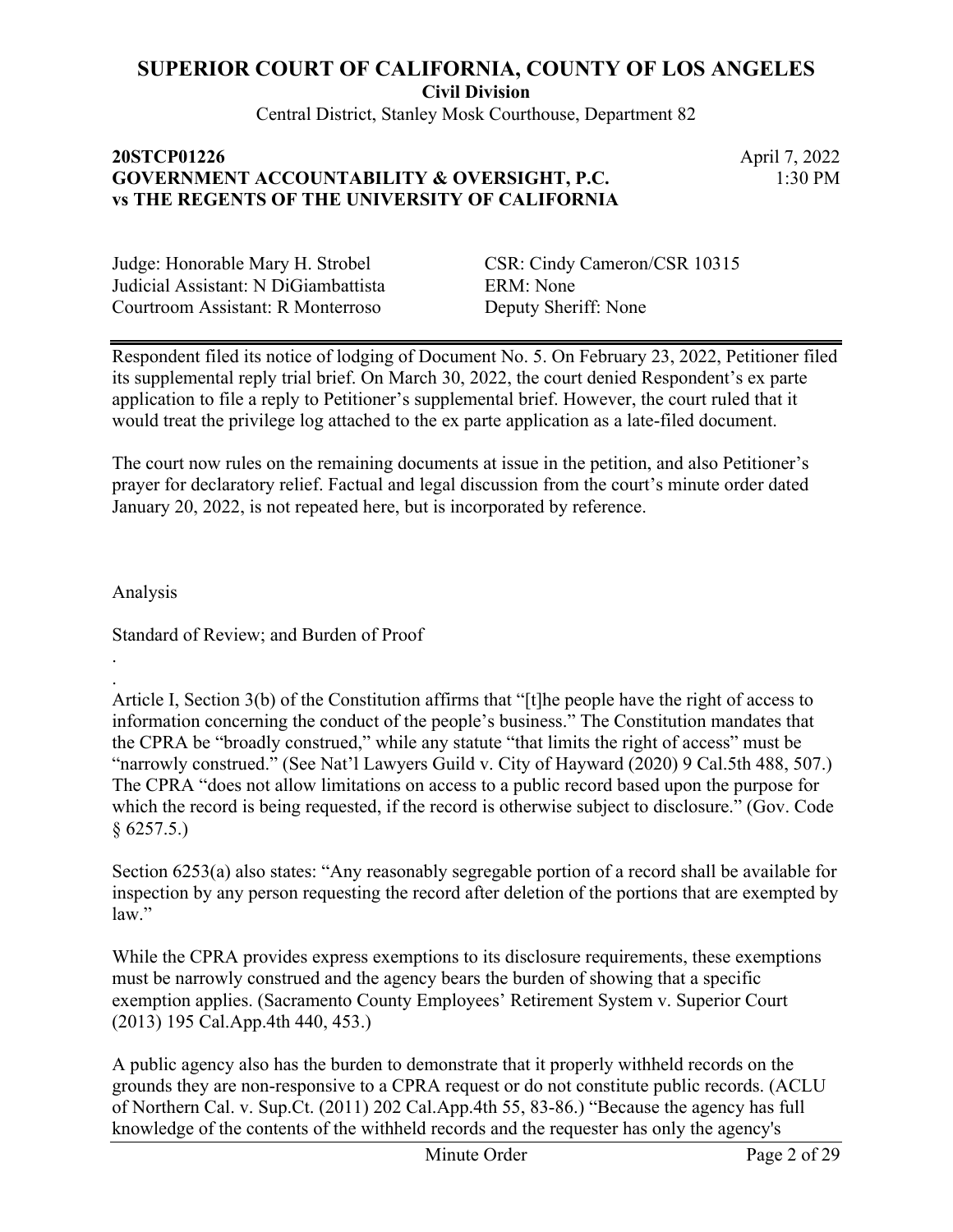Central District, Stanley Mosk Courthouse, Department 82

#### **20STCP01226** April 7, 2022 **GOVERNMENT ACCOUNTABILITY & OVERSIGHT, P.C. vs THE REGENTS OF THE UNIVERSITY OF CALIFORNIA**

1:30 PM

Judicial Assistant: N DiGiambattista ERM: None Courtroom Assistant: R Monterroso Deputy Sheriff: None

Judge: Honorable Mary H. Strobel CSR: Cindy Cameron/CSR 10315

affidavits and descriptions of the documents, its affidavits must be specific enough to give the requester 'a meaningful opportunity to contest' the withholding of the documents." (Id. at 83; see also Getz v. Sup.Ct. (2021) 72 Cal.App.5th 637.)

Fundraising Documents

. .

.

The privilege log shows that Respondent withheld 95 records that are responsive to the November 2019 Request based on the deliberative process privilege. Eighty-six of these documents, numbers 1, 3, 15-31, 33, 35-37, 39, 40, 42-62, 64-84, 87, 88, 90, 91, and 93-107, were "email threads" withheld on the grounds that they include pre-decisional "internal fundraising discussions" (hereafter "Fundraising Documents".) Multiple attachments to these emails were also withheld based on the stated ground that they are "attachment[s] to email." (See OB 5-9; AR 8-53, 145-198.)

The California Supreme Court has held that there is a CPRA exemption for "'not only the mental processes by which a given decision was reached, but the substance of conversations, discussions, debates, deliberations and like materials reflecting advice, opinions, and recommendations by which government policy is processed and formulated.'" (Golden Door Properties, LLC v. Sup.Ct. (2020) 53 Cal.App.5th 733, 789; see Times Mirror Co. v. Sup. Ct. (1991) 53 Cal.3d 1325, 1344.) The party claiming this deliberative process exemption must show that on the facts of a particular case "the public interest in nondisclosure clearly outweighs the public interest in disclosure." (Citizens for Open Government v. City of Lodi (2012) 205 Cal.App.4th 296, 306; see Gov. Code § 6255.) The public agency "must describe the justification for nondisclosure with reasonably specific detail and demonstrate that the information withheld is within the claimed privilege or exemption." (Golden Door Properties, supra, 53 Cal.App.5th at 790.)

Respondent's citation to Fresno in the privilege log also suggests that Respondent may rely on the general catch-all exemption in section 6255 to withhold the Fundraising Documents. (See California State University, Fresno Assn., Inc. v. Superior Court (2001) 90 Cal. App. 4th 810, 833 [holding that the requested documents were not exempt under the catchall exemption in Government Code section 6255].) Under section 6255, as with the deliberative process exemption, "[t]he burden of proof is on the proponent of nondisclosure, who must demonstrate a 'clear overbalance' on the side of confidentiality." (City of San Jose v. Sup. Ct. (1999) 74 Cal.App.4th 1008, 1017-1018.) Because the balancing test under section 6255 also applies to the deliberative process privilege, the court's analysis of these two privileges below is the same.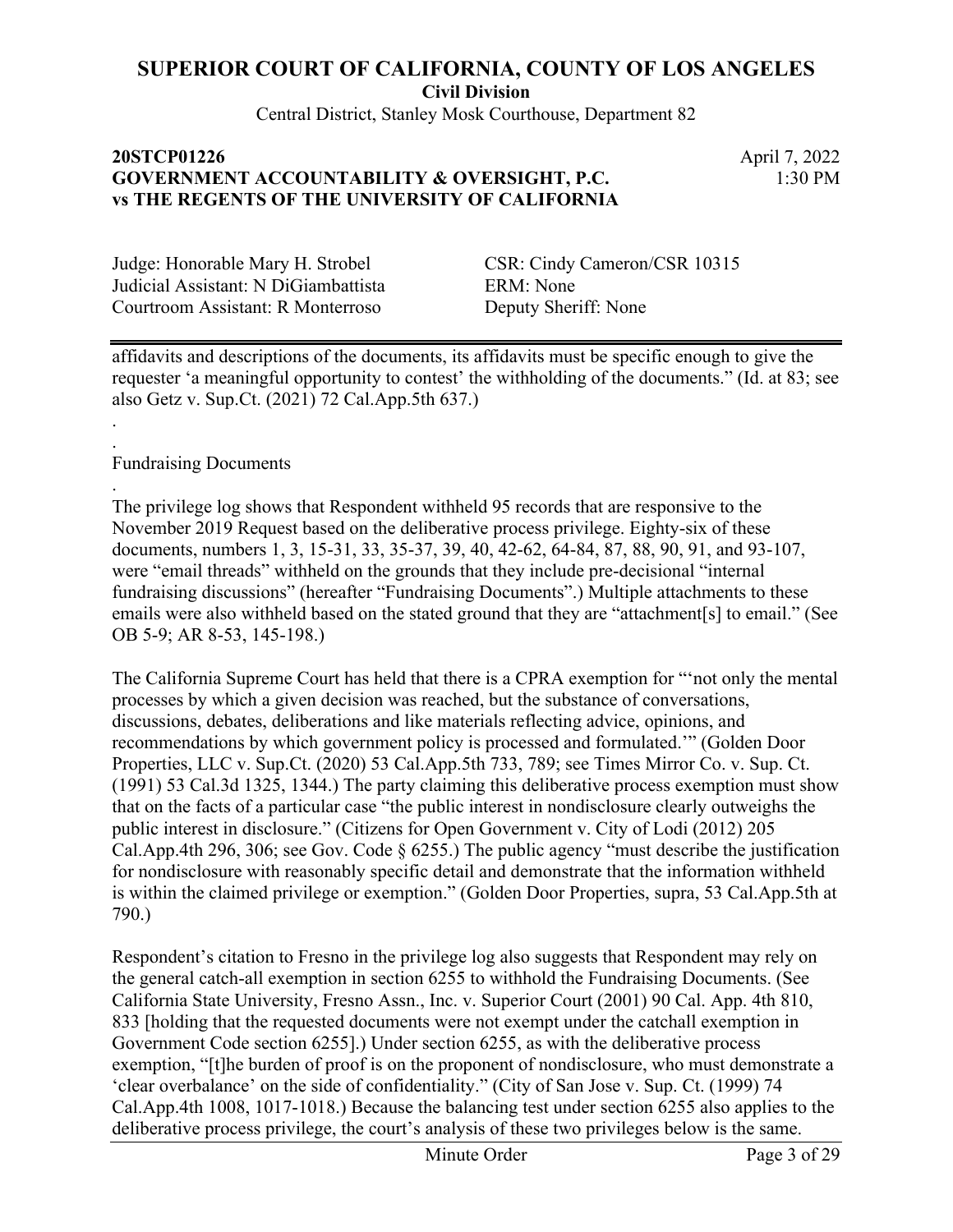Central District, Stanley Mosk Courthouse, Department 82

## **20STCP01226** April 7, 2022 **GOVERNMENT ACCOUNTABILITY & OVERSIGHT, P.C. vs THE REGENTS OF THE UNIVERSITY OF CALIFORNIA**

1:30 PM

Judicial Assistant: N DiGiambattista ERM: None Courtroom Assistant: R Monterroso Deputy Sheriff: None

Judge: Honorable Mary H. Strobel CSR: Cindy Cameron/CSR 10315

Guidance from Court in January 20, 2022, Minute Order

In its minute order dated January 20, 2022, the court provided "general observations" concerning the parties' evidence for the first trial date related to the Fundraising Documents. The court stated:

The declarations summarized above, as well as the privilege log, suggest that some or all of the 86 Fundraising Documents, or some material in them, may fall within the deliberative process privilege. While none of the parties to the emails (including Professor Carlson) have described the emails in any detail, the privilege log provides some basis to conclude that the emails involve pre-decisional internal discussions about fundraising strategies. The Carlson, Mapes, and Mnookin declarations also provide some evidence that disclosure of such emails could be against the public interest. Disclosure could discourage candid discussion among public university decisionmakers regarding fundraising strategies and could also embarrass donors and thereby discourage donations to public universities.

However, as noted by Professor Lindzen, the public interests involved "depends on what is found" in the withheld emails and attachments. The emails requested by the November 2019 Request necessarily involve persons in the UCLA School of Law, Emmett Institute on Climate Change & the Environment, including Professor Carlson and Dan Emmett. There is a strong public interest in the topic of climate change, including a public interest in learning about the "Climate Litigation/Regents Interface," as described by Petitioner in the November 2019 Request. Professors Happer and Lindzen also provide some evidence that there is a public interest in the financing of the Emmett Institute because it engages in climate change related research and litigation and is based at a public university. The withheld emails about "fundraising strategies" would appear to have some relevance to that general topic of public interest.

However, other than these general observations, the court cannot weigh the public interests involved on this record. Respondent, which has the burden, has not provided a sufficient evidentiary record for CPRA review….

Respondent provides no specific context of the fundraising discussions or why disclosure of the specific discussions at issue would be harmful to the public. The court cannot say, in the abstract, that the balancing of interests necessarily tilts in favor of non-disclosure of internal emails about fundraising strategies that may support climate change research or advocacy at a public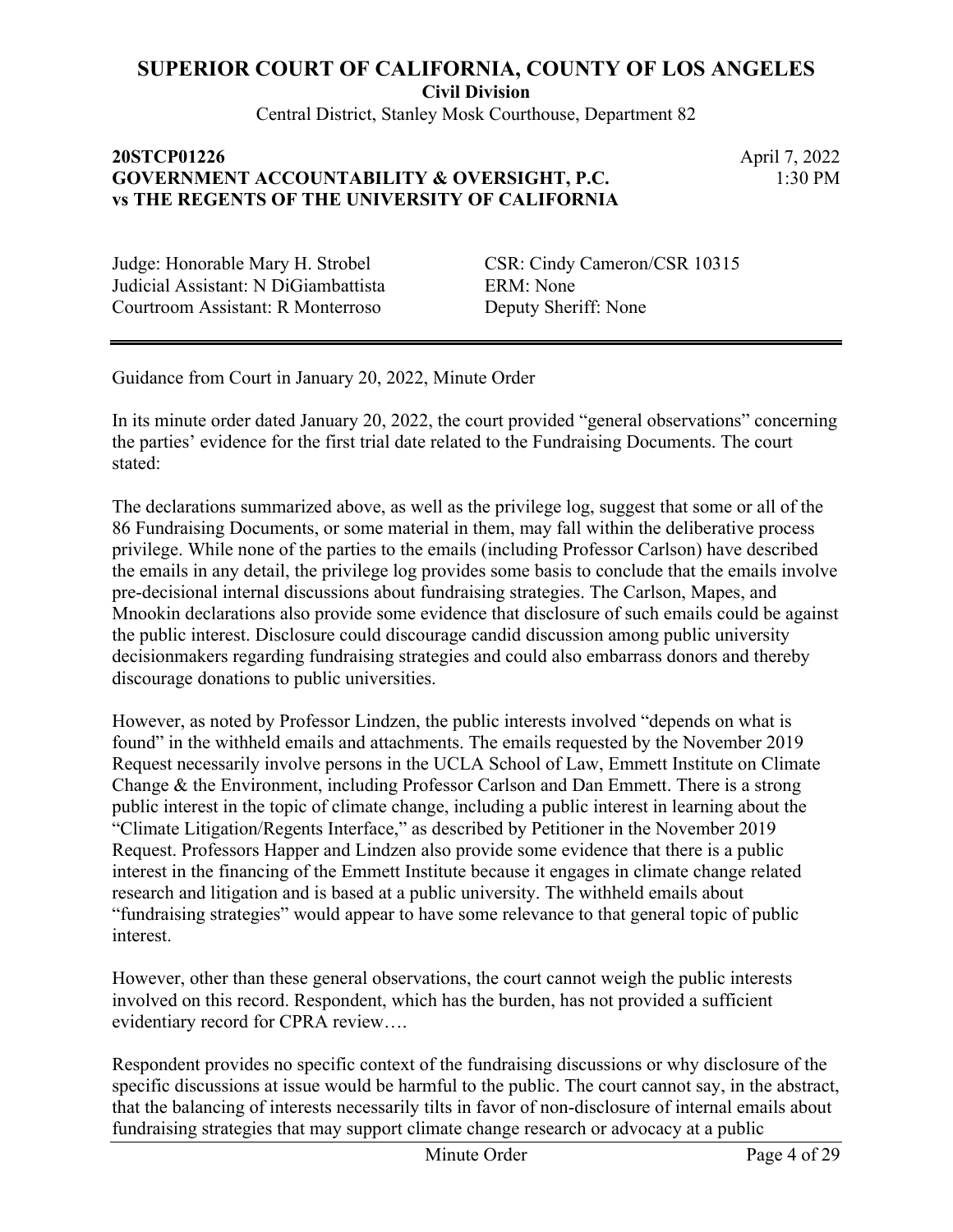Central District, Stanley Mosk Courthouse, Department 82

## **20STCP01226** April 7, 2022 **GOVERNMENT ACCOUNTABILITY & OVERSIGHT, P.C. vs THE REGENTS OF THE UNIVERSITY OF CALIFORNIA**

1:30 PM

Judicial Assistant: N DiGiambattista ERM: None Courtroom Assistant: R Monterroso Deputy Sheriff: None

Judge: Honorable Mary H. Strobel CSR: Cindy Cameron/CSR 10315

university. Given the relatively large number of documents at issue (86 emails plus attachments), more detailed evidence was required for Respondent to meet its burden of showing a "clear overbalance" on the side of confidentiality. For example, the court might view an email that discusses strategies to target a named potential donor differently than one which discusses donation strategies in general.

Finally, Petitioner contends that inclusion of Dan Emmett in many of the fundraising emails at issue waived the privilege because it was not an "internal" deliberation. (OB 7; see Ardon v. City of Los Angeles (2016) 62 Cal. 4th 1176, 1190.) As Respondent concedes, Emmett is "a third party who is not a University employee." (Oppo. 12.) Courts have also held that the inclusion of interested third parties does not necessarily preclude application of the catchall exemption in section 6255. (See Humane Society of U.S. v. Sup.Ct. (2013) 214 Cal.App.4th 1233, 1242, 1263- 64.) Emmett appears to be an interested third party in the alleged fundraising discussions at issue. On this record, the court cannot conclude that inclusion of Emmett in the emails waived the deliberative process privilege. However, the court cannot make any final determination of that issue without more specific information about each email.

On this record, Respondent does not meet its burden to prove that it properly withheld any of the Fundraising Documents as exempt. There appears to be some, reasonable probability that Respondent could meet its burden through supplemental declarations. For example, the chilling effect of disclosing the names and personal identifying information of targeted potential donors may be stronger than that involved in disclosure of a discussion of fund-raising activities in general, or those targeted to groups of persons not identified by name. (Minute Order dated 1/20/22 at 12-14.)

After the continuance of the writ hearing, Respondent submitted supplemental declarations of Dean Mnookin and Professors Carlson and Horowitz that provide some additional information about each of the withheld Fundraising Documents. Petitioner contends that Respondent has still failed to meet its burden of proof with respect to the asserted exemptions for the Fundraising Documents. (Suppl. Reply 5-9.) The court addresses that issue next for various categories of Fundraising Documents.

Documents Nos. 1, 2, 15, 16, and 17-24

The privilege log describes Documents Nos. 1, 2, 15, 16, and 17-24 as email threads, along with attachments, between various persons including Sean Hecht, Cara Horowitz, Edward Parson, Daniel Melling, Ann Carlson, and the email address demmett@douglasemmett.com. The subject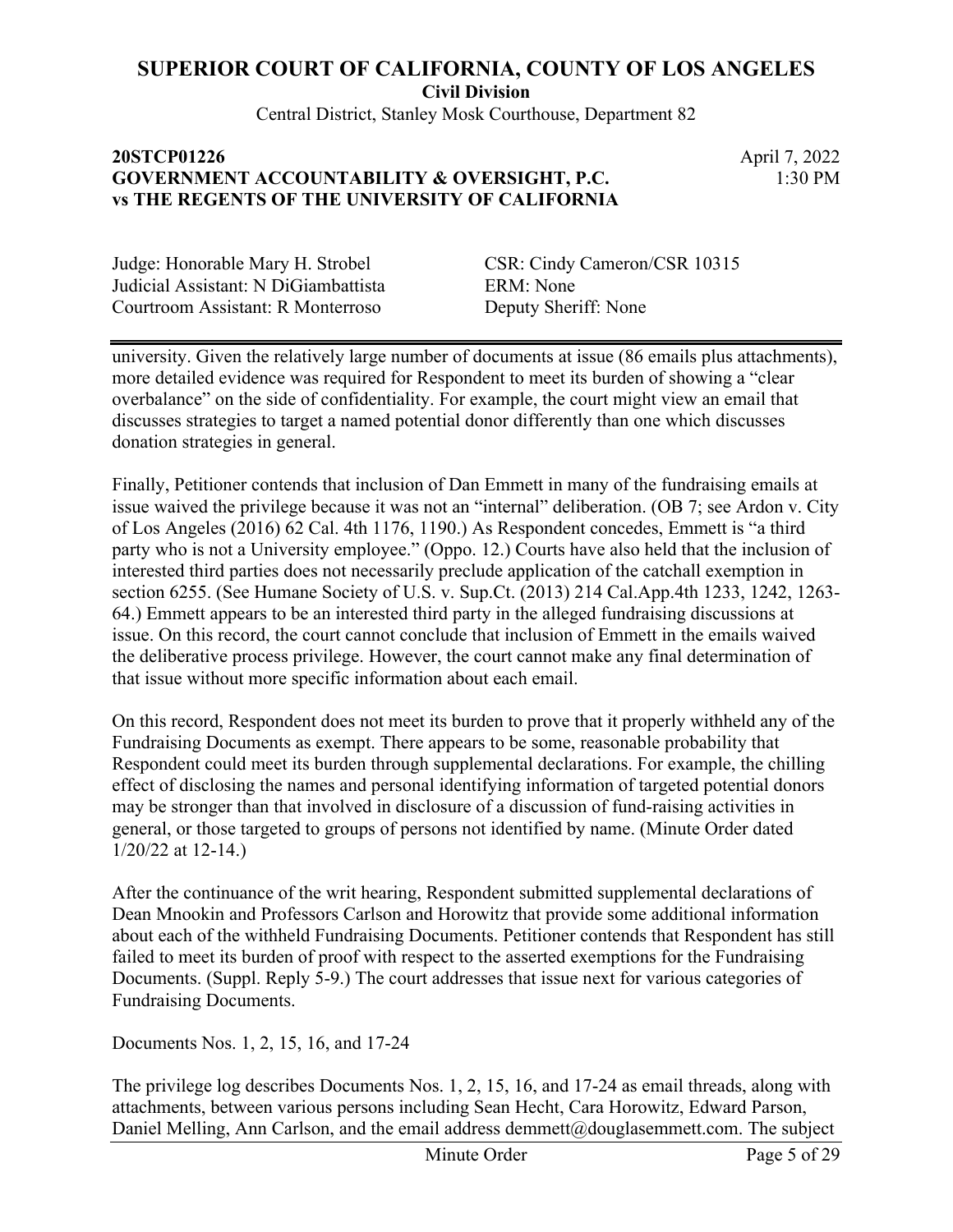Central District, Stanley Mosk Courthouse, Department 82

#### **20STCP01226** April 7, 2022 **GOVERNMENT ACCOUNTABILITY & OVERSIGHT, P.C. vs THE REGENTS OF THE UNIVERSITY OF CALIFORNIA**

1:30 PM

Judge: Honorable Mary H. Strobel CSR: Cindy Cameron/CSR 10315 Judicial Assistant: N DiGiambattista ERM: None Courtroom Assistant: R Monterroso Deputy Sheriff: None

lines include "Climate Ride 2017" and "Emmett Institute anniversary hike?" (AR 145-154.)

In her supplemental declaration, Professor Carlson describes these documents as follows: "Exempt Documents 1, 2, 15, 16, and 17-24 contain variations of a single email thread wherein other UCLA employees, a private donor, and me discussed the planning of a fundraising event. The records concern pre-decisional internal discussions in which people shared ideas and concerns about the proposed event. The records are internal discussions regarding how to raise private funds and include at least one email that explicitly identifies targeted individual potential donors by name. The emails include deliberations before any decisions were made of what type of private fundraising event should be arranged to commemorate the 10th anniversary of the Emmett Institute, and scheduling/coordinating a private fundraising event that would involve a hike/bike private ride. I understand that after decisions were made following the pre-decisional deliberations, any actual donations made and any terms applicable to such donations are disclosable to the public. These emails relate to the internal discussions that occurred before any decisions were made."

In her first declaration, Professor Carlson also provided the following general testimony relevant to these and other Fundraising Documents: "Sometimes, when engaging in pre-decisional deliberations about donors or fundraising, it is useful to consult knowledgeable and trusted advisors who are not University employees…. For example, Daniel Emmett is a strong supporter of and deeply knowledgeable with regard to the Emmett Institute. To brainstorm fundraising ideas for the Institute, I have consulted Mr. Emmett on occasion to get input on fundraising ideas. I understand several of the documents that Information Practices withheld as exempt involved such deliberative emails with Mr. Emmett." (AR 606.) Dean Mnookin also provided a general discussion of the how "[d]isclosure of internal communications that reflect discussions about fundraising strategy that occur before a decision is made would also impair the Law School's relationship with donors." (AR 755; see also AR 751-752 [Mapes declaration].)

As discussed in the January 20, 2022, minute order, Petitioner also submitted declarations supporting that "[t]here is a strong public interest in the topic of climate change, including a public interest in learning about the 'Climate Litigation/Regents Interface,' as described by Petitioner in the November 2019 Request. Professors Happer and Lindzen also provide some evidence that there is a public interest in the financing of the Emmett Institute because it engages in climate change related research and litigation and is based at a public university." (Minute Order dated 1/20/22 at 12; see AR 236-263, 296-345.) Moreover, since UCLA is a public university and receives funding from public taxes, there is also a public interest in learning about the internal fundraising activities of the UCLA School of Law.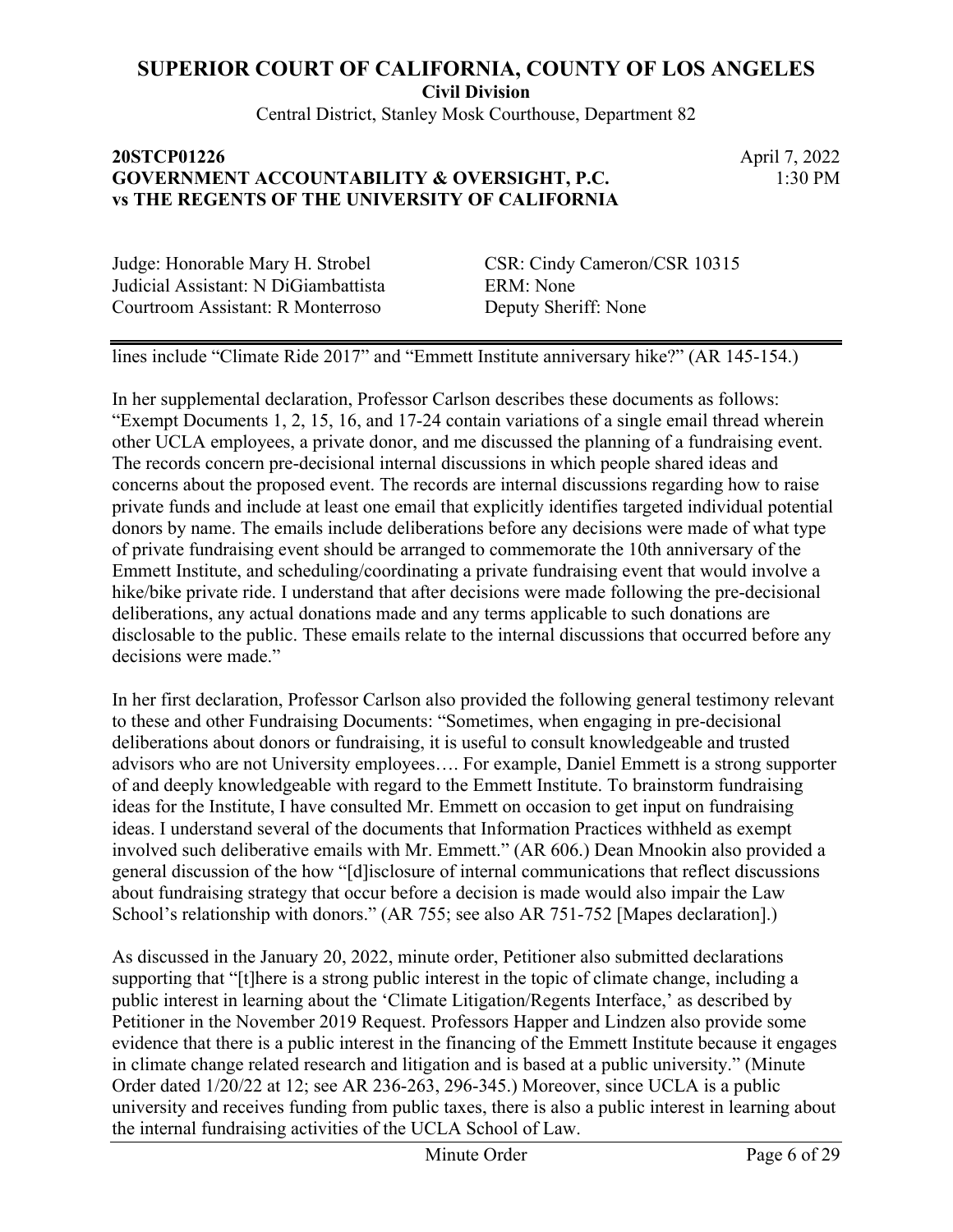Central District, Stanley Mosk Courthouse, Department 82

## **20STCP01226** April 7, 2022 **GOVERNMENT ACCOUNTABILITY & OVERSIGHT, P.C. vs THE REGENTS OF THE UNIVERSITY OF CALIFORNIA**

1:30 PM

Judicial Assistant: N DiGiambattista ERM: None Courtroom Assistant: R Monterroso Deputy Sheriff: None

Judge: Honorable Mary H. Strobel CSR: Cindy Cameron/CSR 10315

Weighing all of the evidence, the court finds that Respondent has not met its burden to prove that Documents Nos. 1, 2, 15, 16, and 17-24 are exempt from disclosure under the deliberative process privilege and Government Code section 6255. As the court indicated in its January 20, 2022, ruling, this continued hearing was Respondent's opportunity to provide evidence concerning the "specific context of the fundraising discussions" and "why disclosure of the specific discussions at issue would be harmful to the public." (Minute Order dated 1/20/22 at 13.)

Carlson states that the emails include "deliberations before any decisions were made of what type of private fundraising event should be arranged to commemorate the 10th anniversary of the Emmett Institute, and scheduling/coordinating a private fundraising event that would involve a hike/bike private ride." (Suppl. Carlson Decl. 12.) Carlson states that "[t] he records are internal discussions regarding how to raise private funds and include at least one email that explicitly identifies targeted individual potential donors by name." (Suppl. Carlson Decl. ¶ 2.) Respondent provides no specific explanation of adverse consequences that would result if such discussions were disclosed publicly. Carlson does not show, for instance, that the discussion of "scheduling/coordinating" involved any sensitive or embarrassing information that would be harmful to UCLA or the private donors if disclosed publicly. Carlson does not show that the internal discussions relate to sensitive or proprietary fundraising strategies that might be less effective if disclosed publicly. Nor can the court make such inference from context for these emails.

Respondent makes generalized assertions that public disclosure would impair "the ability of senior University officials to consult with knowledgeable persons who can provide helpful and valuable input." (See e.g. AR 606, 754-755.) Such generalized statements, standing alone, are insufficient to meet Respondent's burden. "While the policy behind the privilege makes sense, invoking the policy is not sufficient to explain the public's specific interest in nondisclosure of the documents in this case." (Golden Door Properties, LLC v. Sup. Ct. (2020) 53 Cal.App.5th 733, 791.) Respondent seems to assert that any internal deliberations about fundraising for a public university are subject to non-disclosure under the deliberative process privilege. The court disagrees with that assertion because, as already stated, the specific circumstances matter to the court's balancing of public interests.

As the court noted in the January 20, 2022, minute order, the court perceives a potential public interest in non-disclosure of internal strategy emails that "target a named potential donor." (Minute Order dated 1/20/22 at 13-14.) However, the court did not conclude that any internal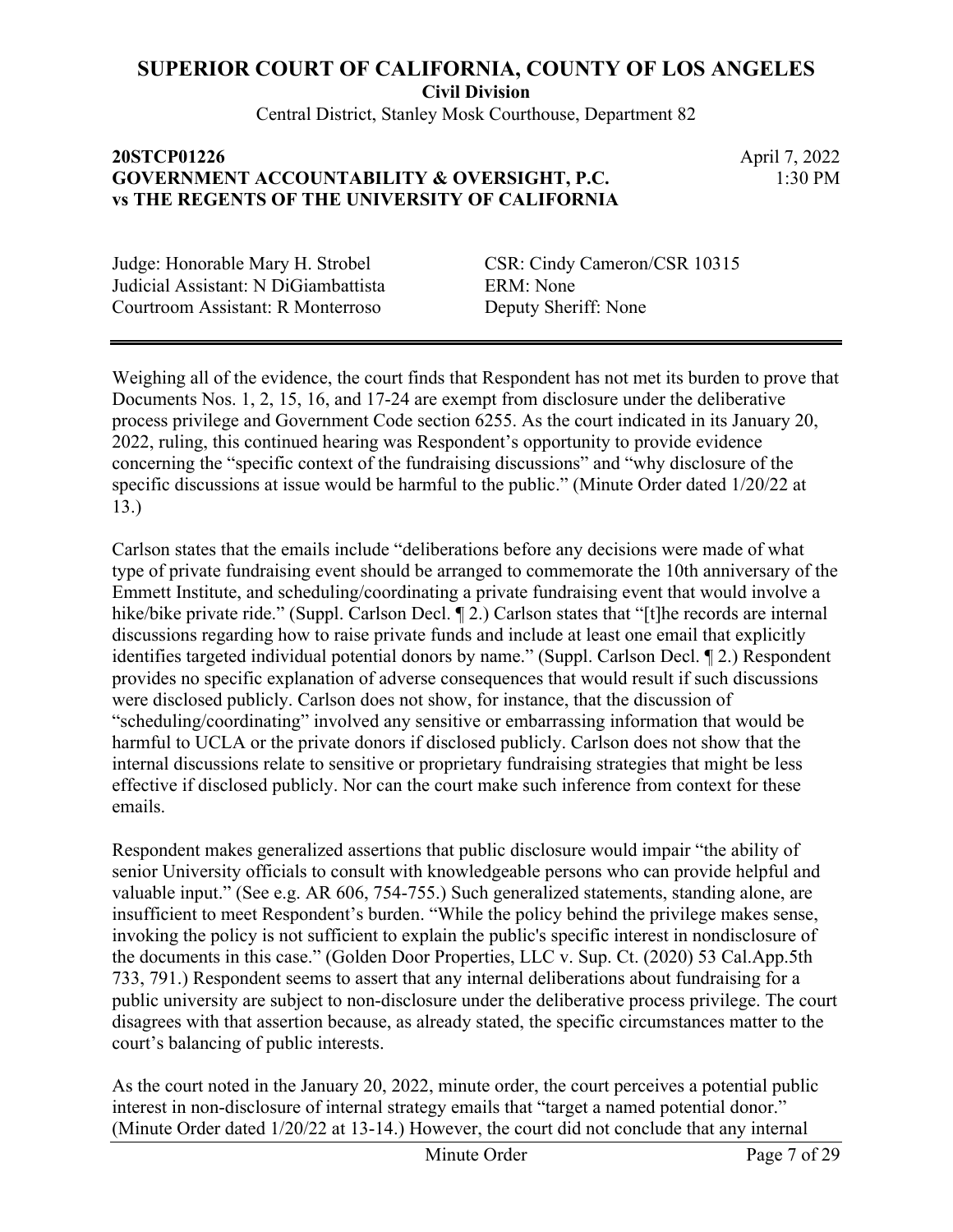Central District, Stanley Mosk Courthouse, Department 82

## **20STCP01226** April 7, 2022 **GOVERNMENT ACCOUNTABILITY & OVERSIGHT, P.C. vs THE REGENTS OF THE UNIVERSITY OF CALIFORNIA**

1:30 PM

Judicial Assistant: N DiGiambattista ERM: None Courtroom Assistant: R Monterroso Deputy Sheriff: None

Judge: Honorable Mary H. Strobel CSR: Cindy Cameron/CSR 10315

discussion about a target donor was automatically exempt from disclosure. The court made clear that it could not conduct the balancing of interests under section 6255 without more detailed evidence about the "specific context of the fundraising discussions" and "why disclosure of the specific discussions at issue would be harmful to the public." (Minute Order dated 1/20/22 at 13.)

Carlson states that "at least" one email within Documents Nos. 1, 2, 15, 16, and 17-24 discusses a targeted individual." Respondent fails to identify the email at issue. Respondent should have identified the specific email that discusses a targeted specific donor by date and time, the persons who were included in the email, and other relevant log information so the court could make an informed decision. (See Golden Door Properties, supra, 53 Cal.App.5th at 792; see also Osborn v. Internal Revenue Service (6th Cir. 1985) 754 F.2d 195, 198.) If all Documents Nos. 1, 2, 15, 16, and 17-24 include the email (which is unclear), then that should have been explained clearly. Respondent also should have addressed the issue of severability. Section 6253(a) states: "Any reasonably segregable portion of a record shall be available for inspection by any person requesting the record after deletion of the portions that are exempted by law."

More importantly, Carlson provides no details about the one email in Documents Nos. 1, 2, 15, 16, and 17-24 that explicitly identified a target potential donor. For instance, she does not state that the discussion included any sensitive or embarrassing statements about the targeted individual. Nor can the court make such inference from context for these emails. Without further detail, it would be speculative to find any specific or substantial harm to the public interest from disclosure of the one email identified by Carlson that identifies a target donor by name.

At the hearing, Respondent's counsel should address whether the withheld email discussing a targeted donor includes any other information that may be relevant to the balancing of interests. Even if some discussion of a targeted donor could be withheld, Respondent would also need to show that such discussion could not be segregated and redacted from these public records.

While Petitioner does not show that these emails relate to the "Climate Litigation/Regents Interface," the emails do relate generally to fundraising activities of the Emmett Institute and the law school at a public university. There is a general public interest in public records related to such fundraising at a public university and the Emmett Institute, as discussed above. Because Respondent does not show any specific harms from disclosure of these emails, the court cannot conclude that there is a "clear overbalance" on the side of confidentiality.

Should Respondent show at the hearing that the balancing of interests weighs for non-disclosure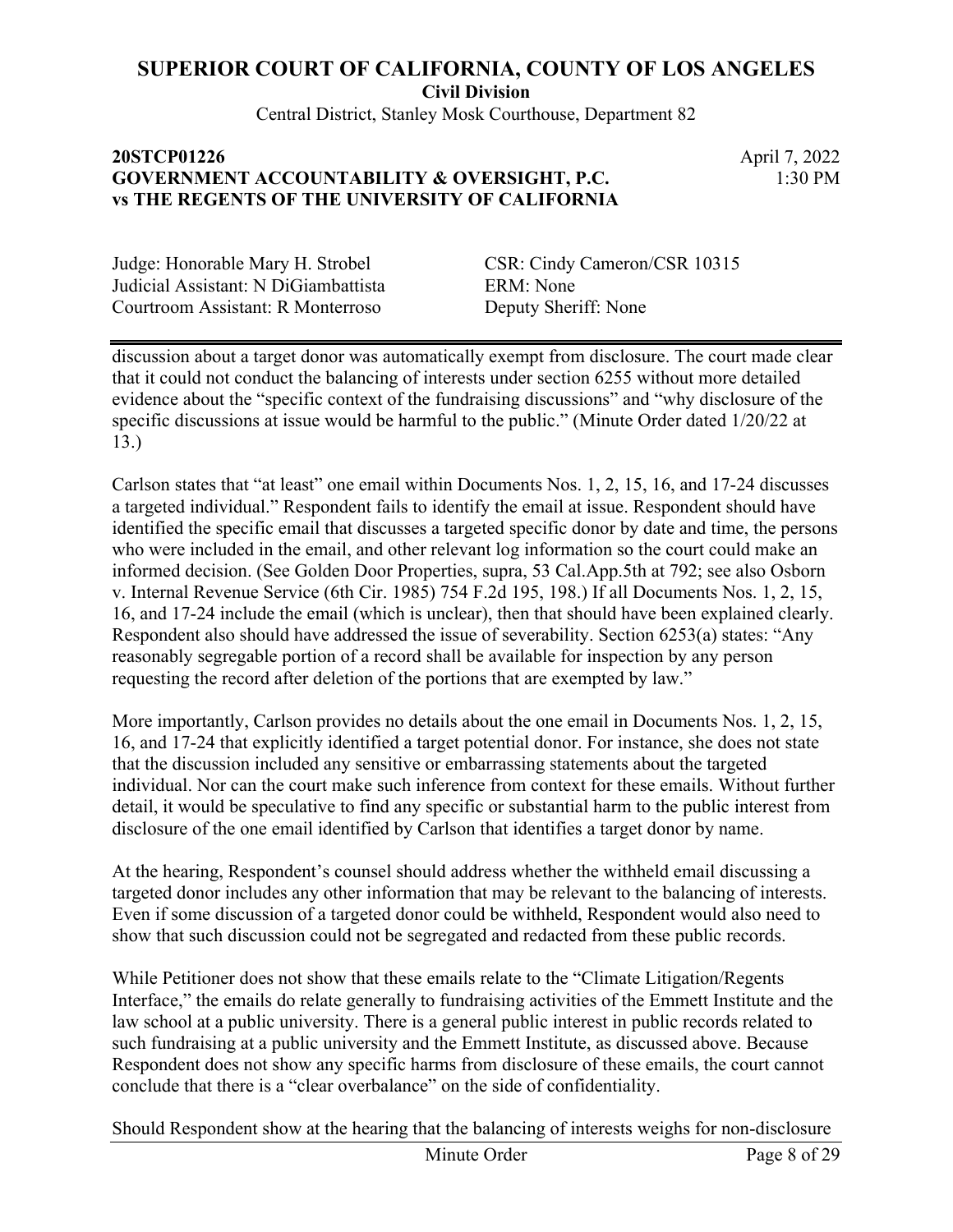Central District, Stanley Mosk Courthouse, Department 82

### **20STCP01226** April 7, 2022 **GOVERNMENT ACCOUNTABILITY & OVERSIGHT, P.C. vs THE REGENTS OF THE UNIVERSITY OF CALIFORNIA**

1:30 PM

Judicial Assistant: N DiGiambattista ERM: None Courtroom Assistant: R Monterroso Deputy Sheriff: None

Judge: Honorable Mary H. Strobel CSR: Cindy Cameron/CSR 10315

of any specific emails, the court tentatively concludes that inclusion of Dan Emmett did not waive the privilege. While counsel should address this issue, it appears that Dan Emmett may have been the only non-UCLA employee included in these emails and other Fundraising Documents at issue. The evidence suggests that Dan Emmett would have been an interested third party. (See e.g. AR 606.) Thus, if the court otherwise found a "clear overbalance" on the side of confidentiality, the inclusion of Emmett as an interested third party would not necessarily waive the deliberative process privilege. (See Humane Society of U.S. v. Sup.Ct. (2013) 214 Cal.App.4th 1233, 1242, 1263-64.)

Subject to further argument regarding the email that explicitly discusses a targeted individual potential donor, the petition is GRANTED as to Documents Nos. 1, 2, 15, 16, and 17-24.

Documents Nos. 3-4, 25, 28-30, 35, 49-51; and Documents Nos. 35-36, 40-41, 48, and 52

The privilege log describes Documents Nos. 3-4, 25, 28-30, 35, 49-51 as email threads, along with attachments, with subject line "UCLA Draft" and between Professor Carlson, Dean Mnookin, Dan Emmett, Cara Horowitz, Nicholette Fuhrman, and Amy White. (AR 145-169.)

In her supplemental declaration, Professor Carlson describes these documents as follows: "Exempt Documents 3-4, 25, 28, 29, 30, 35 49, 50, and 51 contain variations of a single email thread between other UCLA employees, a private donor, and me and corresponding email attachments concerning internal discussions regarding how to raise private funds. These records include deliberations before any decision was made regarding both how to raise such private funds and how to use such funds most effectively to support UCLA programs. These email threads also contain multiple emails negotiating the potential donation of private funds by an individual private donor, who is identified by name, including identification of specific amounts and timing of potential donations." (Suppl. Carlson Decl. ¶ 3.)

Documents Nos. 35-36, 40-41, 48, and 52 are also emails with subject line "UCLA Draft" between Professor Carlson, Dan Emmett, Cara Horowitz, Nicholette Fuhrman, and Amy White. Cara Horowitz provides a similar explanation for withholding the emails as the explanation of Carlson, quoted above. (Suppl. Horowitz Decl. ¶ 3; AR 145-169.)

The court's analysis for these documents is largely the same as that stated above for Documents Nos. 1, 2, 15, 16, and 17-24. Carlson and Horowitz provide no detail or context that would show a public harm that would result from disclosure of the internal fundraising discussions in the withheld documents. Simply invoking the policy underlying the deliberative process privilege is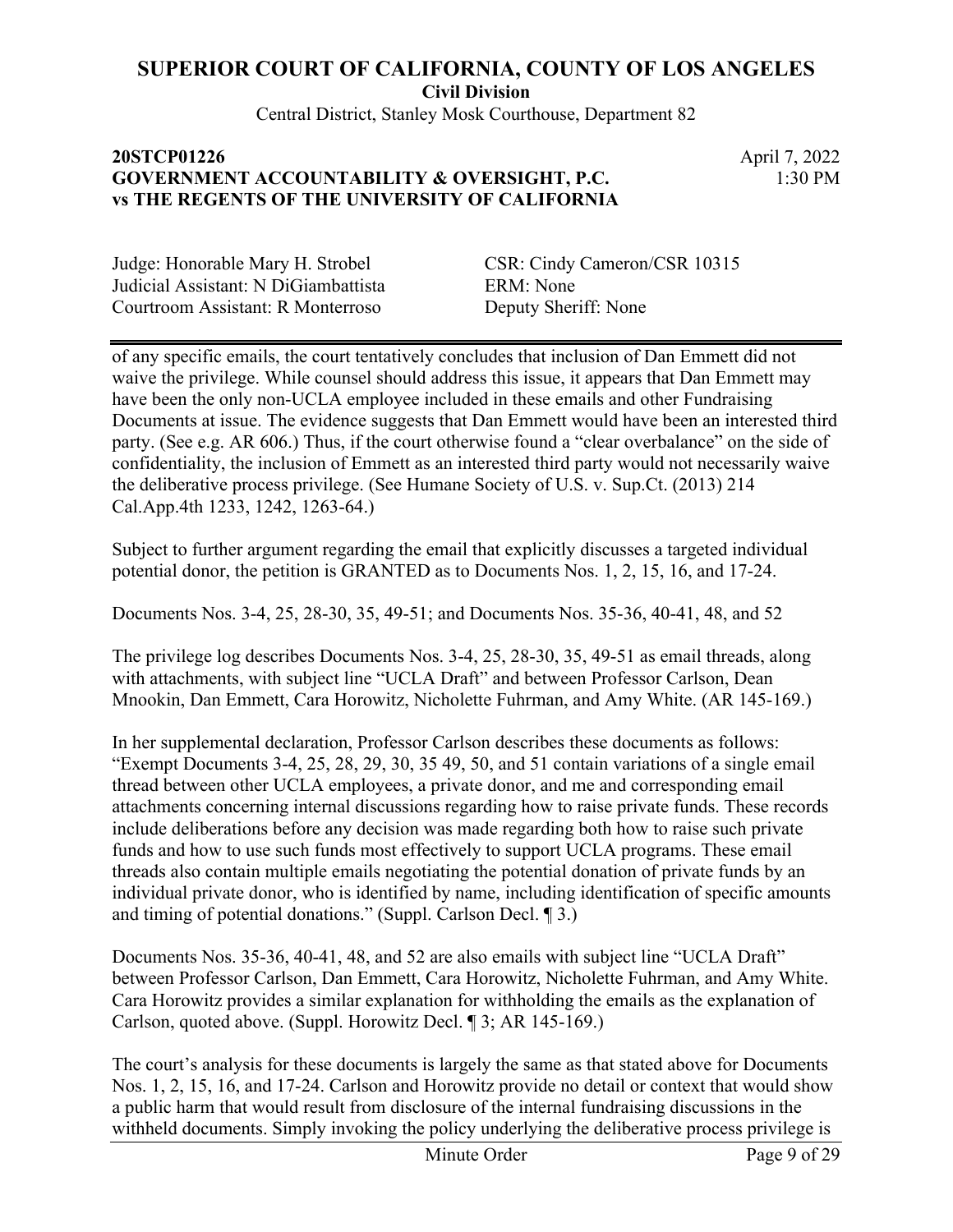Central District, Stanley Mosk Courthouse, Department 82

#### **20STCP01226** April 7, 2022 **GOVERNMENT ACCOUNTABILITY & OVERSIGHT, P.C. vs THE REGENTS OF THE UNIVERSITY OF CALIFORNIA**

1:30 PM

Judge: Honorable Mary H. Strobel CSR: Cindy Cameron/CSR 10315 Judicial Assistant: N DiGiambattista ERM: None Courtroom Assistant: R Monterroso Deputy Sheriff: None

not sufficient to sustain the government's burden to withhold otherwise public records.

There is a general public interest in records related to such fundraising at a public university and the Emmett Institute, as discussed above. While the terms of any actual donations may be made public (see Suppl. Horowitz Decl. ¶ 3), that fact does not prove a lack of public interest in the internal fundraising discussions of the Emmett Institute or law school. Thus, it was incumbent on Respondent to show, with specific evidence, how the public interest would be harmed by disclosure.

The court finds a potential public interest against disclosure of those emails showing a negotiation of private funds with an individual private donor. Depending on the circumstances, public disclosure of negotiations about a potential donation could have a chilling effect on such donations to a public university. However, as the court stressed in its prior ruling, the specific circumstances matter to the court's weighing of the interests involved. The court does not conclude that any negotiation with a potential donor about a donation to a public university is automatically subject to non-disclosure under the deliberative process privilege or section 6255. A factor that could impact the court's balancing of interests is whether any sensitive terms were included in the negotiations that might be harmful to the university or donor if disclosed publicly. In the supplemental declarations, Carlson and Horowitz do not provide any specific context or detail from which the court could conclude the public interest against non-disclosure "clearly outweighs" the public interest in disclosure with respect to any part of Documents Nos. 3-4, 25, 28-30, 35, 49-51 and Documents Nos. 35-36, 40-41, 48, and 52. Nor does Respondent address the issue of severability. While counsel should further address at the hearing those documents that disclose negotiations with specific individuals, the court cannot conclude on the present record that there is a "clear overbalance" on the side of confidentiality.

The petition is GRANTED as to Documents Nos. 3-4, 25, 28-30, 35, 49-51 and Documents Nos. 35-36, 40-41, 48, and 52.

Document No. 26

The privilege log describes Document No. 26 as an email thread written by Ann Carlson, sent to Dan Emmett and Dean Mnookin, and copied to Bill Kisliuk and Cara Horowitz. The subject line was "Re: Announcing your gift." (AR 156.)

In relevant part, Dean Mnookin describes this document as follows: "Document 26 contains email discussions between me, other UCLA employees, and a private donor and discusses a draft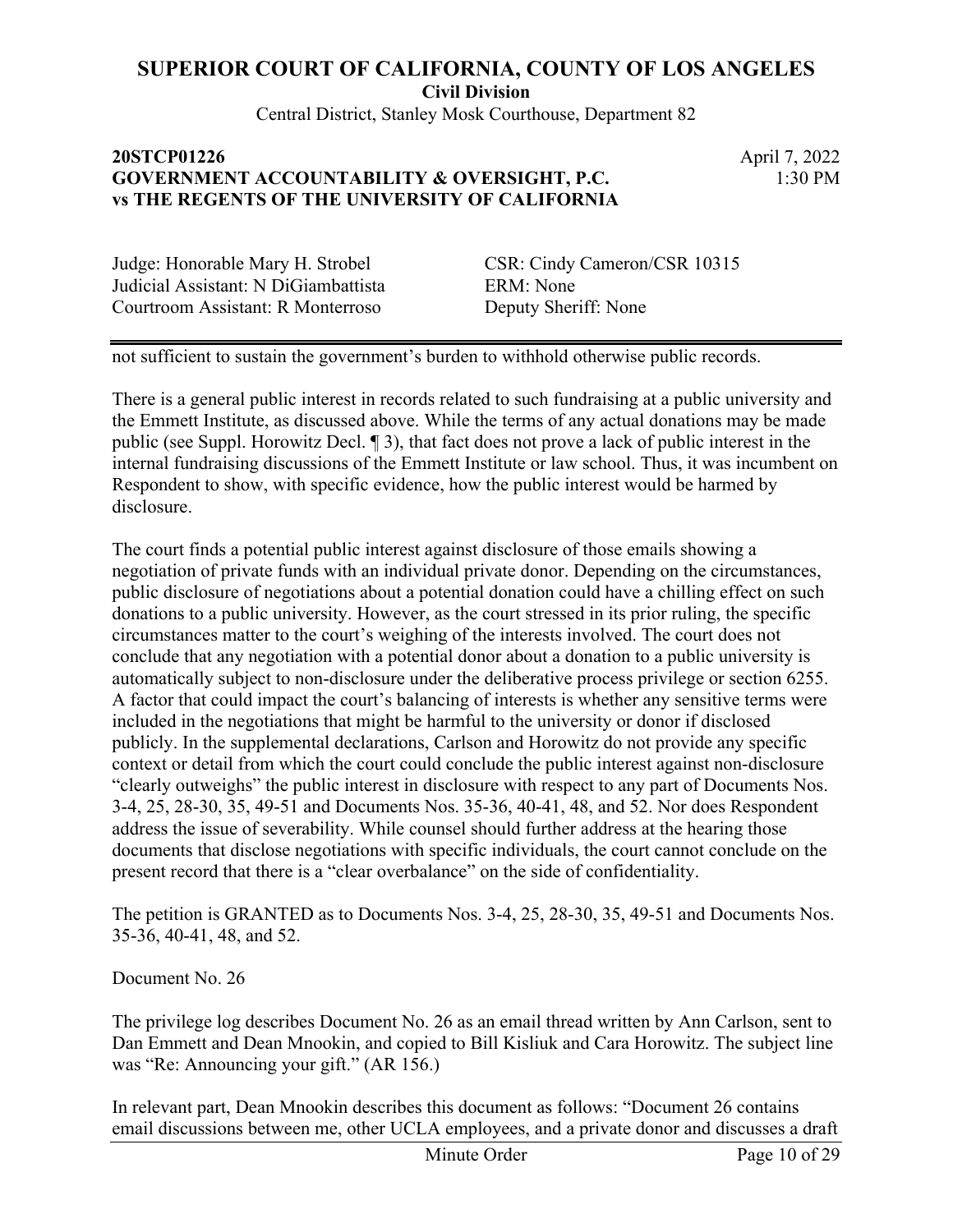Central District, Stanley Mosk Courthouse, Department 82

### **20STCP01226** April 7, 2022 **GOVERNMENT ACCOUNTABILITY & OVERSIGHT, P.C. vs THE REGENTS OF THE UNIVERSITY OF CALIFORNIA**

1:30 PM

Judicial Assistant: N DiGiambattista ERM: None Courtroom Assistant: R Monterroso Deputy Sheriff: None

Judge: Honorable Mary H. Strobel CSR: Cindy Cameron/CSR 10315

of a donation announcement that will later be published. These emails occurred before a decision was made on the content of the announcement and the purposes of the emails was to discuss the draft and decide what the final announcement would be…. With regard to Document 26, the final announcement is fully available to the public and thus serves all of the public's interest in disclosure, without burdening the pre-final drafting process in a way that disclosure of drafts and discussions of drafts would impose." (Suppl. Mnookin Decl. ¶ 5.)

Dean Mnookin does not describe any specific harm or adverse consequence that would result from disclosure of this document. While she points out that the emails show discussions of a draft and "before a decision was made on the content," that observation simply refers to the nature of a document that might be subject to the deliberative process privilege. "While the policy behind the privilege makes sense, invoking the policy is not sufficient to explain the public's specific interest in nondisclosure of the documents in this case." (Golden Door Properties, LLC v. Sup. Ct. (2020) 53 Cal.App.5th 733, 791.) Respondent still needs to show that the public interest balancing under section 6255 weighs for non-disclosure. Petitioner has shown some public interest in internal fundraising documents of the Emmett Institute and of a law school at a public university. Respondent's generalized evidence does not show a clear overbalance on the side of confidentiality.

The petition is GRANTED as to Document No. 26.

Document No. 27

The privilege log describes Document No. 27 as an email thread written by Ann Carlson, sent to Dan Emmett and Cara Horowitz, and copied to Dean Mnookin, Amy White, and Nicholette Fuhrman. The subject line was "Re: Attached Image." (AR 156.)

Carlson declares that "Document 27 contains a short email thread between a private donor and UCLA employees that includes discussions regarding a draft pledge agreement from the donor. The communication occurred before a decision was made on the pledge agreement or the donation. The email also contains a draft document with internal comments." (Suppl. Carlson Decl.  $\P$ 4.)

Carlson does not describe any specific harm or adverse consequence that would result from disclosure of this document. Petitioner has shown some public interest in internal fundraising documents of the Emmett Institute and of a law school at a public university. Respondent's generalized evidence does not show a clear overbalance on the side of confidentiality.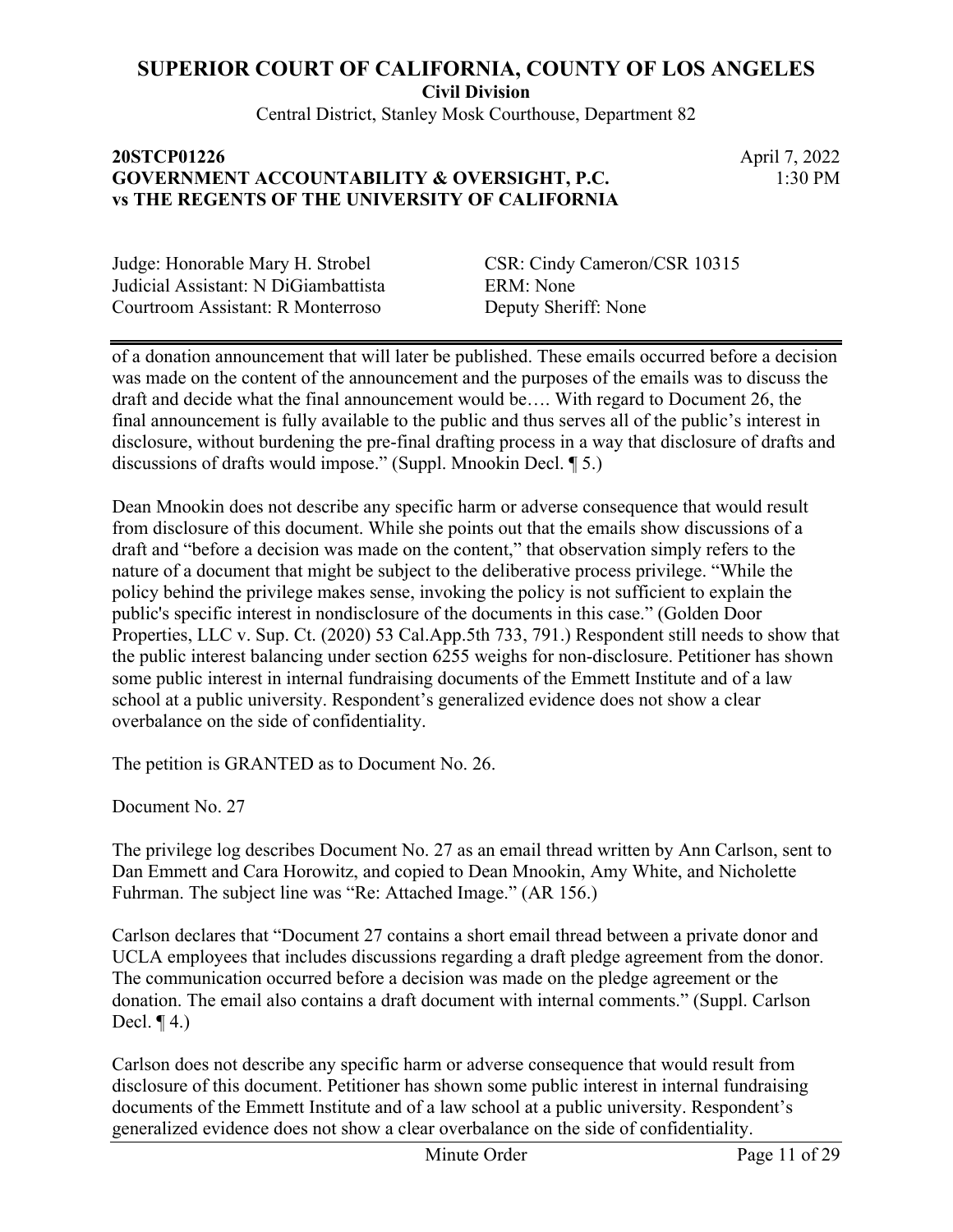**Civil Division**

Central District, Stanley Mosk Courthouse, Department 82

## **20STCP01226** April 7, 2022 **GOVERNMENT ACCOUNTABILITY & OVERSIGHT, P.C. vs THE REGENTS OF THE UNIVERSITY OF CALIFORNIA**

1:30 PM

Judicial Assistant: N DiGiambattista ERM: None Courtroom Assistant: R Monterroso Deputy Sheriff: None

Judge: Honorable Mary H. Strobel CSR: Cindy Cameron/CSR 10315

The petition is GRANTED as to Document No. 27.

Document No. 46

The privilege log describes Document No. 46 as an email thread with the subject line "Re: Emmett Proposal – 03-19-18" and sent from Dean Jennifer Mnookin to Dan Emmett and Cara Horowitz. (AR 166.) In her supplemental declaration, Dean Mnookin states:

Document 46 contains email discussions between me, UCLA employees, and a potential donor of private funds to the school prior to the donor's decision on whether to donate such private funds to the school. The email discusses a potential donation of private funds to the school, including potential specifics of the proposed private gift. There is nothing particularly sensitive about this particular email …. While UCLA has no particular concerns about disclosure of this particular document, its concerns arise from two public interests that would be adversely implicated by the disclosure of discussions that occur before a potential donor of private funds decides whether to make the private donation…. (Suppl. Mnookin Decl. ¶ 6 [bold italics added].)

In the supplemental declaration, Dean Mnookin explains that Document 46 involved a discussion with a private donor about a potential donation, but she provides no further context and she concedes little public interest against disclosure of this document. Because Dean Mnookin states there "is nothing particularly sensitive about this particular email" and "UCLA has no particular concerns about [its] disclosure," Respondent necessarily does establish a "clear overbalance" on the side of confidentiality for Document 46.

Dean Mnookin also discusses how she believes the CPRA should be applied with respect to "the disclosure of discussions that occur before a potential donor of private funds decides whether to make the private donation" to a public university. (Suppl. Mnookin Decl. ¶ 6.) Dean Mnookin's legal opinions about how the CPRA should be applied, while considered, do not prove a "clear overbalance" on the side of confidentiality for Document No. 46 or any specific document.

The petition is GRANTED as to Document No. 46.

Documents Nos. 31-32 and 45; Nos. 37-39, 42-45, 47, and 53; No. 54; Nos. 71 and 77; Nos. 72- 73 and 75-76; and Nos. 74 and 78

The court's analysis for these documents is largely the same as that stated above for other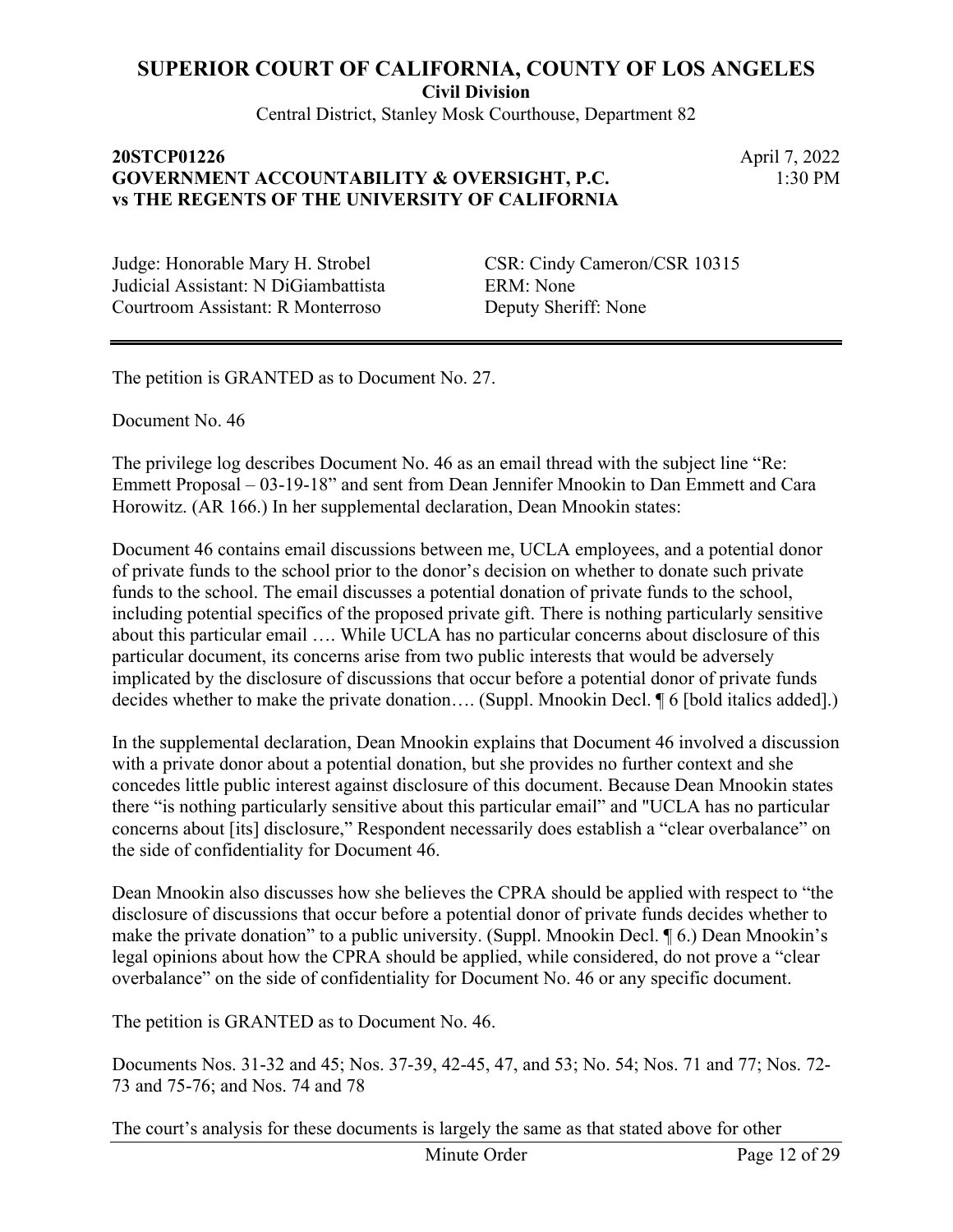Central District, Stanley Mosk Courthouse, Department 82

#### **20STCP01226** April 7, 2022 **GOVERNMENT ACCOUNTABILITY & OVERSIGHT, P.C. vs THE REGENTS OF THE UNIVERSITY OF CALIFORNIA**

1:30 PM

Judicial Assistant: N DiGiambattista ERM: None Courtroom Assistant: R Monterroso Deputy Sheriff: None

Judge: Honorable Mary H. Strobel CSR: Cindy Cameron/CSR 10315

Fundraising Documents. The supplemental evidence regarding these records is very general in nature. For instance, the supplemental declarations describe Documents 72, 73, 75, and 76 as "emails that include internal strategy deliberations before a meeting with a potential donor," with no further context. Documents 37-39, 42-45, 47, and 53 and 74 and 78 identify potential donors by name, but no additional detail is provided in the declarations or log. Carlson and Horowitz do not describe any specific harm or adverse consequence that would result from disclosure of these documents. The fact that some records include "internal strategy deliberations" or "identify an individual targeted donor by name" does not, without any further context, prove a public interest in non-disclosure. (Suppl. Horowitz Decl. ¶¶ 4-6, 8; Suppl. Carlson Decl. ¶¶ 6-9.)

Petitioner has shown some public interest in internal fundraising documents of the Emmett Institute and of a law school at a public university. Respondent's generalized evidence does not show a clear overbalance on the side of confidentiality.

The petition is GRANTED as to Documents Nos. 31-32 and 45; Nos. 37-39, 42-45, 47, and 53; No. 54; Nos. 71 and 77; Nos. 72-73 and 75-76; and Nos. 74 and 78.

Documents Nos. 55-57 and 59; Nos. 58, 62-64, and 70; Nos. 60, 61, 66, 67, 68, and 69; and No. 65

"Exempt Documents 55, 56, 57, and 59 include an email thread containing predecision deliberations regarding a potential scholarship fund. The deliberations included whether the Emmett Institute should set up the fund, if so, how much the fund should include with negotiations of specified numbers, and the identification of potential donors for the fund, including identification of specific individuals by name. This email thread took place before the scholarship was approved and before any person had committed to donating to the potential fund." (Suppl. Carlson Decl. ¶ 5.)

The privilege log states that Ann Carlson, Cara Horowitz, Anthony Escobar, Sean Hecht, and Dan Emmett were included in these emails. The subject line for some was redacted, while the subject line for Document 59 was "Fwd: Paul Witt Solicitation Draft." (AR 171-173.)

Documents Nos. 58, 62-64, and 70; Nos. 60, 61, 66, 67, 68, and 69; and No. 65 are also emails containing pre-decisional deliberations regarding a potential scholarship fund. "The deliberations included discussion of how much private funding should be raised, negotiations of specified private donation amounts, and the identification of potential private donors for the scholarship fund, including identification of specific private individuals by name." (Suppl. Horowitz Decl. ¶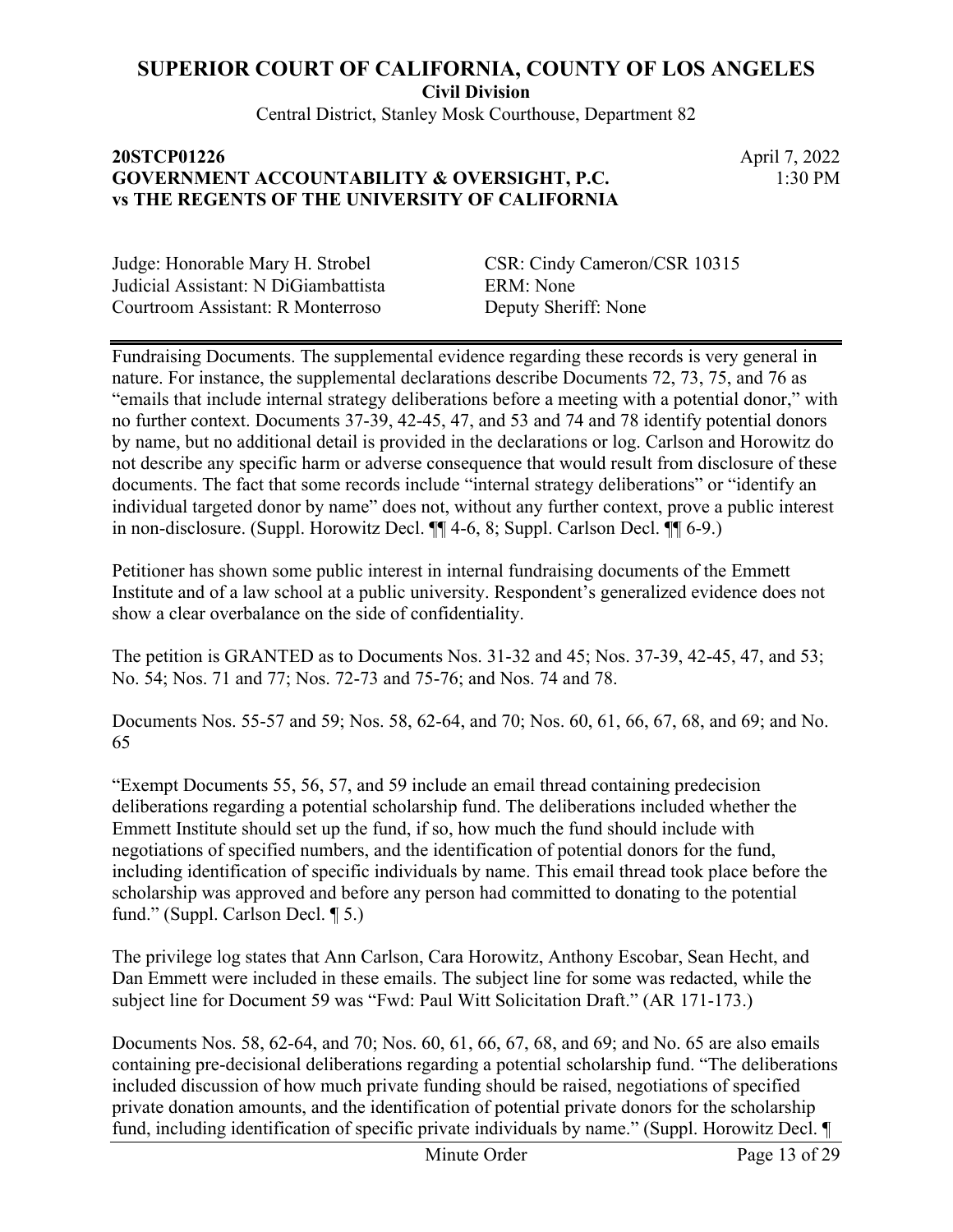Central District, Stanley Mosk Courthouse, Department 82

### **20STCP01226** April 7, 2022 **GOVERNMENT ACCOUNTABILITY & OVERSIGHT, P.C. vs THE REGENTS OF THE UNIVERSITY OF CALIFORNIA**

1:30 PM

Judicial Assistant: N DiGiambattista ERM: None Courtroom Assistant: R Monterroso Deputy Sheriff: None

Judge: Honorable Mary H. Strobel CSR: Cindy Cameron/CSR 10315

7; see also Id. ¶¶ 8, 9.) The privilege log states that demmett@douglasemmett.com, Ann Carlson, Cara Horowitz, Anthony Escobar, Sean Hecht, Dean Mnookin, and/or Dan Emmett were included in these emails. The subject lines included "Scholarship Matching Funds" and "Paul Witt Scholarship Announcement". (AR 171-178.)

Respondent has met its burden of proof under section 6255 with respect to all of these documents. The court finds sufficient evidence in the Carlson and Horowitz declarations and privilege log of a specific public interest in non-disclosure of these internal deliberations. Significantly, Carlson and Horowitz explain that the internal discussions related to a potential scholarship fund. They also explain that the deliberations identified both potential donors by name and also discussed dollar amounts for the fund. Thus, Respondent provides evidence concerning the specific context of the withheld emails.

It may be reasonably inferred that public disclosure of these emails could harm the fundraising activities of the UCLA School of Law and the Emmett Institute. A decision to establish a scholarship fund appears to be part of the law school's overall fundraising strategies. (See e.g. AR 754-755.) Internal deliberations about whether to establish a scholarship fund would require discussion of specific fundraising strategies related to a scholarship fund, which could be more effective if kept confidential. Individual donors could be embarrassed by disclosure of internal discussions of how to solicit funds from such donors for a potential scholarship fund. (AR 751- 752.) There could be a chilling effect on private donations to public universities if the internal deliberations at issue are disclosed publicly.

Petitioner has shown a public interest in internal fundraising documents of the Emmett Institute and of a law school at a public university, as discussed above. Weighing the interests, the court finds a clear overbalance on the side of confidentiality.

While counsel should address this issue, it appears from the declarations and log that Dan Emmett may have been the only non-UCLA employee included in these emails. The evidence suggests that Dan Emmett would have been an interested third party. (See e.g. AR 606.) The court finds a "clear overbalance" on the side of confidentiality, and the inclusion of Emmett as an interested third party did not waive the deliberative process privilege. (See Humane Society of U.S. v. Sup.Ct. (2013) 214 Cal.App.4th 1233, 1242, 1263-64.)

The petition is DENIED as to Documents Nos. 55, 56, 57, and 59; Nos. 58, 62-64, and 70; Nos. 60, 61, 66, 67, 68, and 69; and No. 65.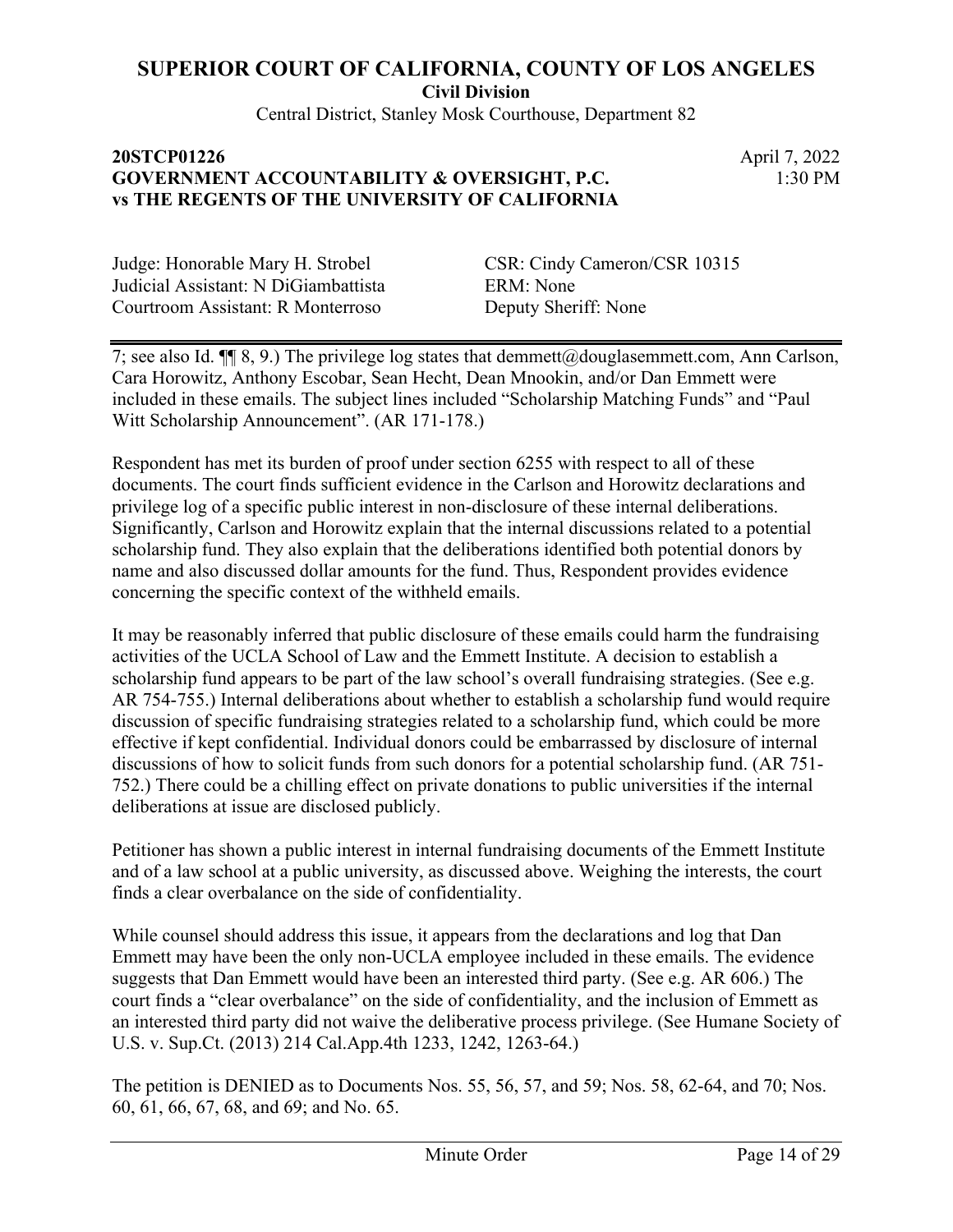Central District, Stanley Mosk Courthouse, Department 82

## **20STCP01226** April 7, 2022 **GOVERNMENT ACCOUNTABILITY & OVERSIGHT, P.C. vs THE REGENTS OF THE UNIVERSITY OF CALIFORNIA**

1:30 PM

Judicial Assistant: N DiGiambattista ERM: None Courtroom Assistant: R Monterroso Deputy Sheriff: None

Judge: Honorable Mary H. Strobel CSR: Cindy Cameron/CSR 10315

Documents Nos. 79-82, 88-90, 93, 96, 101, 103, 105, and 107; Nos. 83-87, 94-95, 97-100, 102, 104, and 106; Nos. 91 and 92

"Exempt Documents 79-82, 88-90, and 93, 96, 101, 103, 105, and 107 are various iterations of a single email thread. This record includes strategy deliberations regarding how to solicit a donation from an individual before any decisions on such solicitation were made. This record also includes deliberations regarding specific dollar amounts for private donations the Emmett Institute may seek or require for particular programs, such as scholarships." (Suppl. Carlson Decl. ¶ 9.) "Exempt Documents 83-87, 94-95, 97-100, 102, 104, and 106 are various iterations of a single email thread. This record includes internal deliberations regarding how to best solicit a donation from a targeted individual before any decisions on such solicitation were made. This record also includes deliberations regarding specific dollar amounts for private donations the fundraisers debated seeking or requiring for particular programs, such as for scholarships." (Suppl. Horowitz Decl. ¶ 10.) "Exempt Documents 91 and 92 are a variation of the above email thread, but include additional private individuals. This record includes deliberations regarding how to best solicit a donation from a targeted individual before any decisions on such solicitation were made." (Id. ¶ 11.)

The privilege log states that Ann Carlson, Cara Horowitz, Dan Emmett, and other persons were included in these emails. The subject lines included "Emmett Institute" and attachments had titles such as "Funding wishlist – Nov. 2016." (AR 178-196.)

Respondent has met its burden of proof under section 6255 with respect to all of these documents. For reasons discussed above as to Documents 55, 56, 57, and 59, the court finds a specific public interest in non-disclosure of internal deliberations relating to the soliciting of donations from targeted individuals with respect to scholarship funds. Moreover, individual donors could be embarrassed by disclosure of internal discussions of how to "best" solicit funds from such donors. (See AR 751-752.) There could be a chilling effect on private donations to public universities if the internal deliberations at issue are disclosed publicly.

Petitioner has shown a public interest in internal fundraising documents of the Emmett Institute and of a law school at a public university, as discussed above. Weighing the interests, the court finds a clear overbalance on the side of confidentiality.

While counsel should address this issue, it appears from the declarations and log that Dan Emmett may have been the only non-UCLA employee included in these emails. The evidence suggests that Dan Emmett would have been an interested third party. (See e.g. AR 606.) The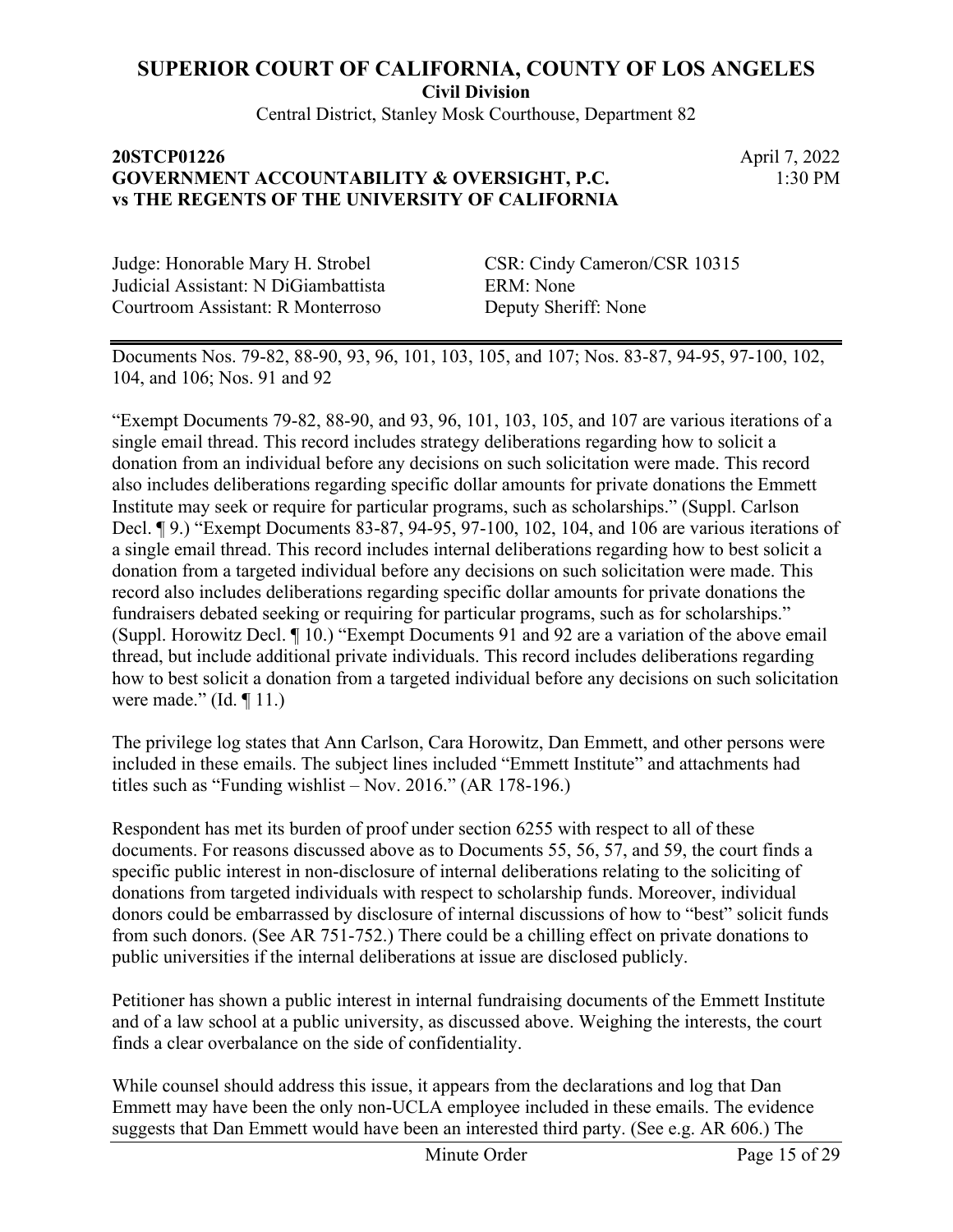Central District, Stanley Mosk Courthouse, Department 82

## **20STCP01226** April 7, 2022 **GOVERNMENT ACCOUNTABILITY & OVERSIGHT, P.C. vs THE REGENTS OF THE UNIVERSITY OF CALIFORNIA**

1:30 PM

Judicial Assistant: N DiGiambattista ERM: None Courtroom Assistant: R Monterroso Deputy Sheriff: None

. .

. .

Judge: Honorable Mary H. Strobel CSR: Cindy Cameron/CSR 10315

court finds a "clear overbalance" on the side of confidentiality, and the inclusion of Emmett as an interested third party did not waive the deliberative process privilege. (See Humane Society of U.S. v. Sup.Ct. (2013) 214 Cal.App.4th 1233, 1242, 1263-64.)

The petition is DENIED as to Documents Nos. 79-82, 88-90, 93, 96, 101, 103, 105, and 107; Nos. 83-87, 94-95, 97-100, 102, 104, and 106; and Nos. 91 and 92

Anti-Semitic Harassment (Documents 5 and 6)

The privilege log describes Document 5 as an email thread with attachment dated September 5, 2016, from Ann Carlson to Lindsey Williams, and with Dean Mnookin, Donna Colin, and Cara Horowitz copied. The subject line is redacted. Document 6 is an attachment to the email. (AR 146.)

Dean Mnookin describes these records as follows: "These emails consist of internal discussions between me and trusted advisors before I decided how to respond publicly to a news story forwarded to me and others (including Daniel Emmett) relating to a former student, Milan Chatterjee. Much like the deliberative process records that have been held exempt in the settled case law, these emails discussed what my response should be, and sought advice from trusted members of my team, prior to my response. This was a sensitive issue in which my public response could either inflame or soothe tensions among multiple constituents in the University community. I thus felt it was important that my public response strike the right note, and I wanted to have the benefit of candid feedback and deliberative advice. Accordingly, I reached out to select internal members of my leadership team by email to solicit their input on the response. If these emails within this category were made public, it would not only alter my expectations at the time of these emails—since I assumed these pre-decisional deliberations would be private based on the settled deliberative process case law—but that disclosure would also prompt me to completely rethink and alter how I operate, communicate and deliberate prior to making the numerous decisions that I must make daily in my leadership role. I believe such alteration in my regular and well-established processes would greatly harm the public while delivering few, if any, comparable public benefits." (Suppl. Mnookin Decl. ¶ 2.)

The court has reviewed Document 5, lodged by Respondent, in camera. Based on the court's review of Document 5, the privilege log, the supplemental Mnookin declaration, and Petitioner's supplemental reply, the court finds a clear overbalance on the side of confidentiality for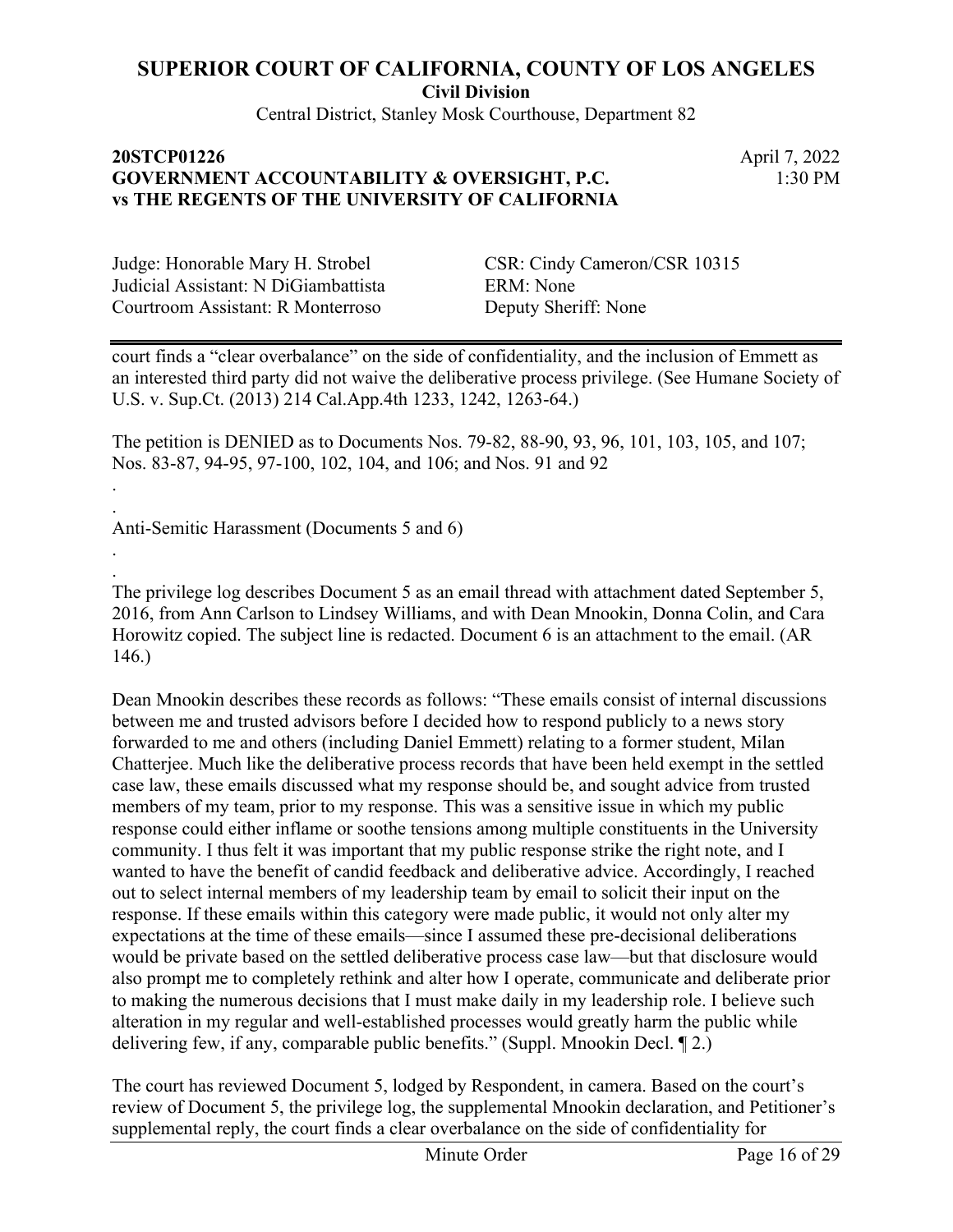Central District, Stanley Mosk Courthouse, Department 82

### **20STCP01226** April 7, 2022 **GOVERNMENT ACCOUNTABILITY & OVERSIGHT, P.C. vs THE REGENTS OF THE UNIVERSITY OF CALIFORNIA**

1:30 PM

Judicial Assistant: N DiGiambattista ERM: None Courtroom Assistant: R Monterroso Deputy Sheriff: None

Judge: Honorable Mary H. Strobel CSR: Cindy Cameron/CSR 10315

Documents 5 and 6. Documents 5 and 6 show internal law school deliberations of how to respond to a claim of anti-Semitic harassment. Disclosure of these emails and attachment would harm the public interest, including by hindering the ability of Dean Mnookin to receive candid advice from other university officials regarding the proper response to sensitive claims of harassment. (Suppl. Mnookin Decl. ¶ 2.) For the reasons articulated by Petitioner and Chatterjee, there is a public interest in disclosure of this email, including to learn how law school faculty and administration at a public university dealt with an allegation of anti-Semitic harassment. However, that public interest in disclosure is limited to some degree because the law school's ultimate response will already be public knowledge. Having reviewed Documents 5 and 6, the court finds a clear overbalance on the side of confidentiality.

The petition is DENIED as to Documents 5 and 6.

Erroneously Coded "NPR" Documents

. .

.

. Professor Carlson declares: "Eleven (11) pages of the NPR Documents were erroneously coded as NPR, but should have been identified as exempt pursuant to the pre-decisional deliberative privilege. These emails consist of internal discussions between me and other UCLA stakeholders before I decided how to respond publicly to a news story forwarded to me and others (including Dan Emmett) relating to a former student." (Suppl. Carlson Decl. ¶ 16.)

The court cannot identify these withheld emails from Respondent's ex parte log or any prior log. Carlson does not identify the subject lines, senders or recipients, or dates of the emails. She does not provide any detail about the "news story" or explain with sufficient detail how the public interest would be harmed by disclosure of these emails. For these reasons, Respondent does not prove that the balancing of interests under section 6255 weighs for non-disclosure.

The petition is GRANTED as to the erroneously coded NPR documents identified at paragraph 16 of Carlson's supplemental declaration.

Additional Redactions to Documents Nos. 7-14

On January 20, 2022, the court granted the petition as to Documents Nos. 7-14 in the amended privilege log, except the court permitted Respondent to redact student names from those documents. On February 10, 2022, Respondent provided Petitioner with redacted copies of the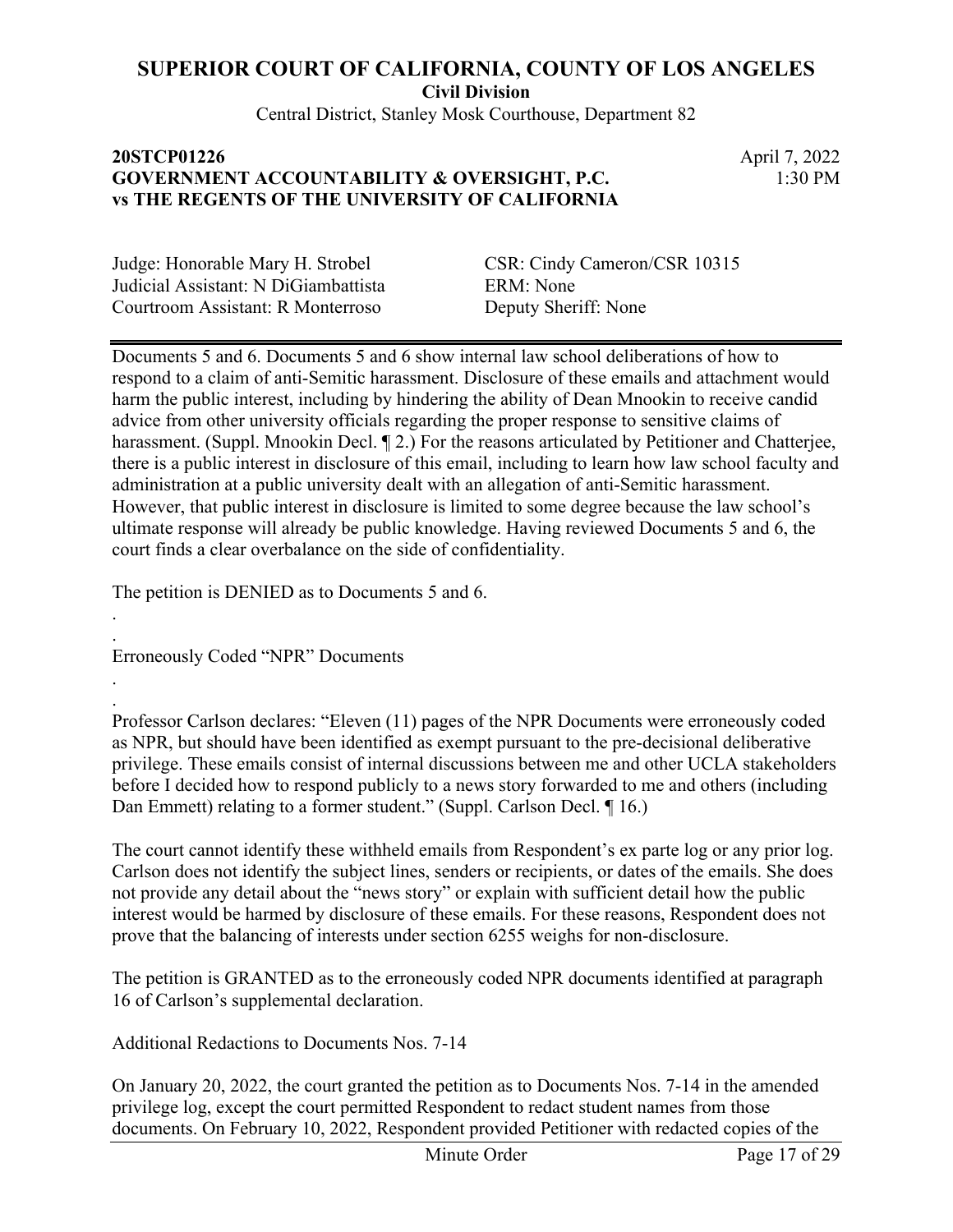Central District, Stanley Mosk Courthouse, Department 82

## **20STCP01226** April 7, 2022 **GOVERNMENT ACCOUNTABILITY & OVERSIGHT, P.C. vs THE REGENTS OF THE UNIVERSITY OF CALIFORNIA**

1:30 PM

Judicial Assistant: N DiGiambattista ERM: None Courtroom Assistant: R Monterroso Deputy Sheriff: None

Judge: Honorable Mary H. Strobel CSR: Cindy Cameron/CSR 10315

FERPA Documents. Each of the Redacted FERPA Documents, however, includes not only redactions of "student names" but also other redactions. Respondent accompanied the Redacted FERPA Documents with a cover letter purporting to ground the redactions based on (1) FERPA and (2) Government Code section 6254(c). (Suppl. Reply 11-13; Suppl. Horner Decl. ¶¶ 3-4, Exh. 1-2.)

The court's January 20, 2022, ruling was final. The court did not grant Respondent leave to assert new exemptions for the FERPA documents or to redact information other than student names. If Respondent believed additional information was exempt under CPRA, that argument should have been made at the January 20, 2022, hearing and in the briefing for the writ petition. Respondent did not move for reconsideration under CCP section 1008. The court declines to reconsider its prior ruling sua sponte. For these reasons, Respondent waived any other CPRA exemptions for Documents Nos. 7-14. The court will issue a writ directing Respondent to produce Documents 7-14 without any redactions other than student names.

180 Pages of Documents for Which Respondent Submits No Supplemental Evidence

In its Notice of Supplemental Evidence filed February 10, 2022, Respondent states that "there are 180 pages of documents not described in the supplemental evidence." (Notice of Suppl. Evid. 1.) Respondent concedes that "these documents would qualify as public records if, following the continued hearing, the Court adopts the definition it indicated in its January 20, 2022, Minute Order it was likely to apply." (Ibid.) "Respondent urges the Court not to adopt its expansive definition…." (Ibid.)

The court's discussion of the definition of "public records" in the January 20, 2022, minute order was adopted as a final ruling of the court. Respondent did not move for reconsideration pursuant to CCP section 1008. The court declines to reconsider its prior ruling sua sponte. As the court previously ruled, the definition of "public records" is "broad and intended to cover every conceivable kind of record that is involved in the governmental process." (Board of Pilot Commissioners v. Sup.Ct. (2013) 218 Cal.App.4th 577, 592.) Because Respondent concedes that these 180 pages of records are "public records" within that definition, and because Respondent submits no evidence to prove any exemption, the petition is GRANTED with respect to these records.

. Professor Carlson's Records Withheld as "Not Public Records"

.

.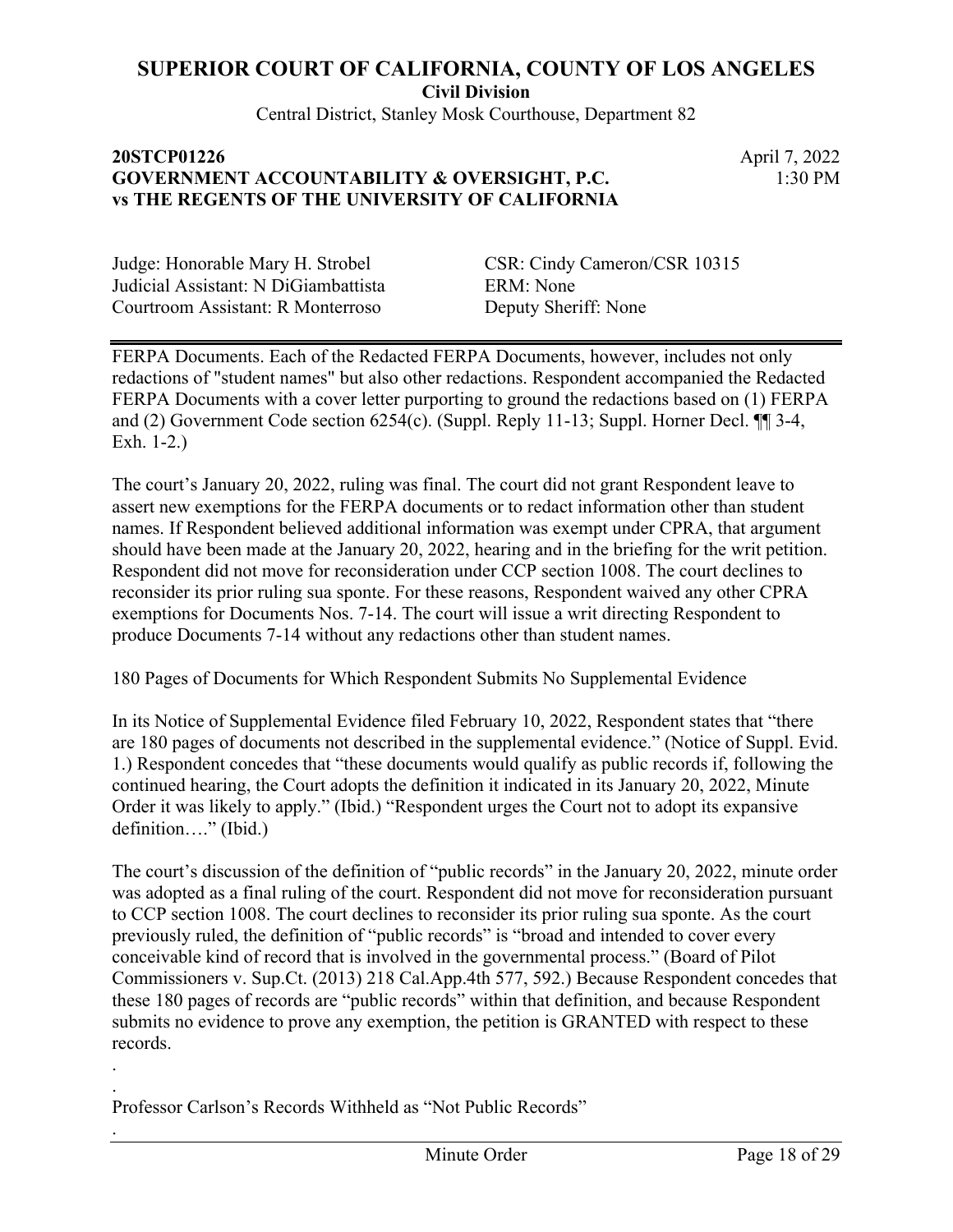**Civil Division**

Central District, Stanley Mosk Courthouse, Department 82

#### **20STCP01226** April 7, 2022 **GOVERNMENT ACCOUNTABILITY & OVERSIGHT, P.C. vs THE REGENTS OF THE UNIVERSITY OF CALIFORNIA**

1:30 PM

Judicial Assistant: N DiGiambattista ERM: None Courtroom Assistant: R Monterroso Deputy Sheriff: None

.

.

.

Judge: Honorable Mary H. Strobel CSR: Cindy Cameron/CSR 10315

As discussed in the January 20, 2022, ruling, Respondent withheld about 308 documents on the grounds that they constitute "purely personal conversation." (Minute Order dated 1/20/22 at 24.) Also, Respondent withheld 170 documents on the grounds that Carlson or Horowitz sent or received the email in the capacity as a board member or supporter of a private entity unaffiliated with UCLA. (Id. at 25.)

The court stated that "[t]he privilege log provides no further information about these emails, such as the senders or recipients, the subject lines, dates, or general topic of discussion" and "neither the privilege log nor Respondent's declarations provide sufficient information about the contents of the withheld documents to support a public records determination." (Id. at 24.) The court stated that "the court will continue the hearing for supplemental declarations and supplemental information regarding the documents withheld. At a minimum, Respondents should provide further information about the emails including senders or recipients, the subject lines, dates, and general topic of discussion." (Id. at 25.)

For the documents withheld as "not public records," Respondent failed to comply with the court's January 20, 2022, ruling because the supplemental declarations do not identify all senders or recipients, subject lines, dates, or general topic of discussion for each of the documents withheld. With the ex parte filed March 16, 2022, Respondent filed a log that does provide some of this information (hereafter "ex parte log"). The ex parte log does not fully comply with the January 20, 2022, ruling, including because each document is not numbered and because some senders or recipients are listed only as "non-UCLA employee," without further identification. Nonetheless, while the ex parte log was untimely and incomplete, the court exercises its discretion to consider this log as it does provide further context for Respondent's supplemental evidence, discussed below. Petitioner may respond orally to the ex parte log at the hearing. .

Los Angeles Waterkeeper Documents

. Professor Carlson declares: "Three hundred and fifty-six (356) pages of the NPR Documents are emails sent or received by me in my capacity as a volunteer and board member of the Los Angeles Waterkeeper, a non-profit entity dedicated to protecting Los Angeles waterways. I, along with Dan Emmett, served on the board of this group in my capacity as a private citizen, not as a UCLA employee. My position with UCLA reflects my wider interest in environmental causes, so it is logical that my private endeavors similarly reflect this passion. The emails at issue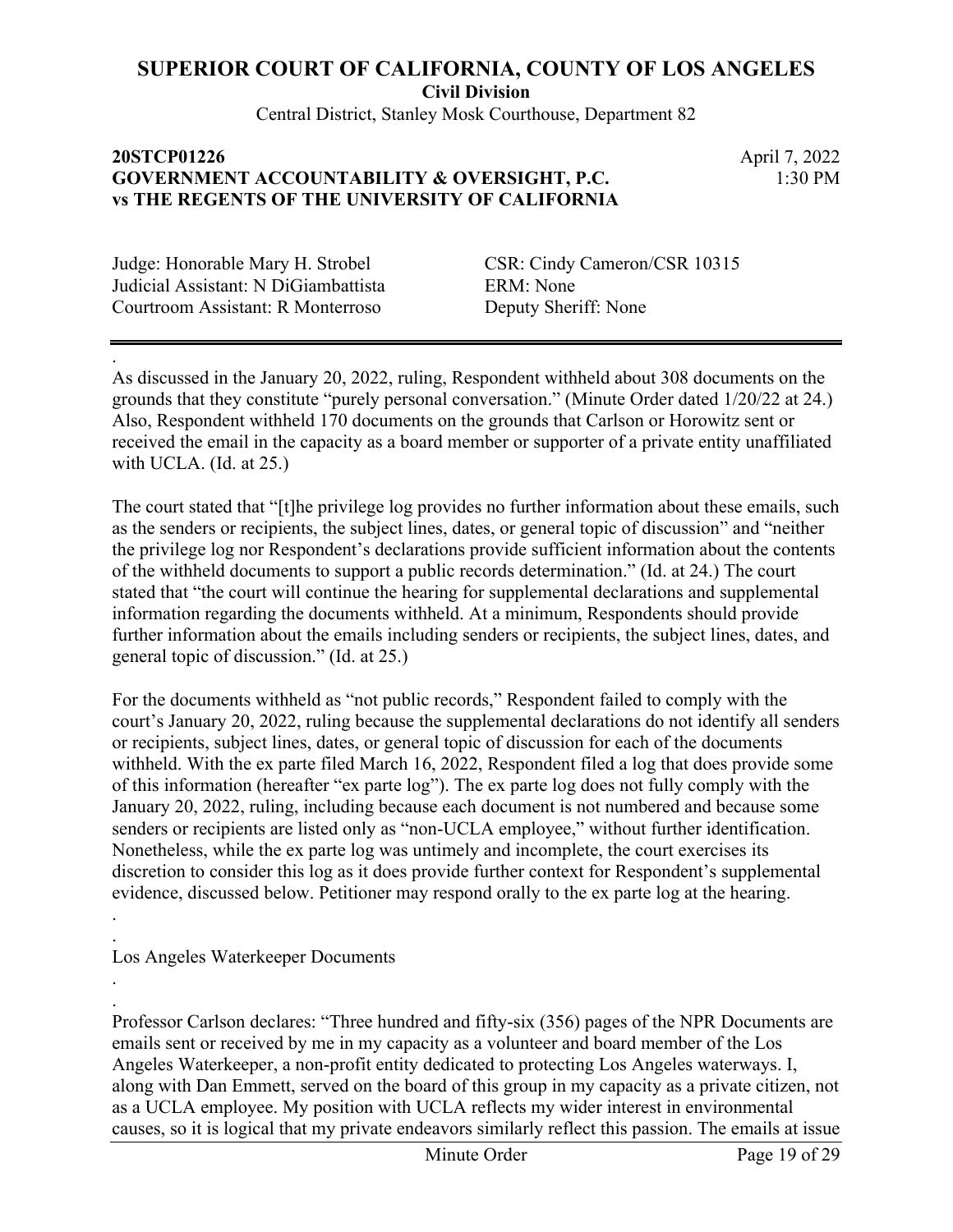Central District, Stanley Mosk Courthouse, Department 82

## **20STCP01226** April 7, 2022 **GOVERNMENT ACCOUNTABILITY & OVERSIGHT, P.C. vs THE REGENTS OF THE UNIVERSITY OF CALIFORNIA**

1:30 PM

Judicial Assistant: N DiGiambattista ERM: None Courtroom Assistant: R Monterroso Deputy Sheriff: None

Judge: Honorable Mary H. Strobel CSR: Cindy Cameron/CSR 10315

largely consist of meeting agendas and meeting reminders, logistics of meetings and discussions concerning attending or not attending meetings, and privileged materials relating to litigation that LA Waterkeeper was involved in. There are also a number of emails discussing a fundraising event and encouraging me and other LA Waterkeeper members to continue fundraising. These emails also include internal discussions among me and other UCLA employees as to who will attend the fundraiser. If records relating to entirely private pursuits and organizations are accessible to the public through the PRA merely because they reside in a public employee's email account, I and other public employees would be less likely to participate in such activities." (Suppl. Carlson Decl. ¶ 12.)

These 356 pages of documents are not numbered in the ex parte log or in Professor Carlson's supplemental declaration, which hinders analysis by this court. The ex parte log does refer to numerous documents that appear to have been sent or received by Carlson in connection with "LA Waterkeeper" or "LAW."

As Petitioner points out, the supplemental evidence and ex parte log do not identify by name all senders and recipients of the Los Angeles Waterkeeper documents. (Suppl. Reply 3-4.) However, the ex parte log does identify whether Dan Emmett sent or received the emails. Petitioner does not fully develop an argument of how additional information about "non-UCLA employees" could prove that the withheld documents involve governmental business. It would appear that determination would be made largely from the subject lines.

While Petitioner's counsel should address this issue at the hearing, the court in its independent review has not located any documents in the ex parte log involving "LA Waterkeeper" or "LAW" that would appear from the subject line to relate to governmental functions of UCLA. The subject lines in the ex parte log, such as "LAW Litigation Committee Settlement Approval" and "LAW Board meeting reminder," suggest that the withheld emails do not involve UCLA business, regardless of the specific identities of the non-UCLA employees included in the emails.

Professor Carlson's supplemental declaration corroborates the ex parte log and suggests that all of the documents sent or received by her in connection with "LA Waterkeeper" or "LAW" did not involve government business. Significantly, Carlson declares that she "along with Dan Emmett, served on the board of this group in [her] capacity as a private citizen, not as a UCLA employee." Since Carlson's connection with LAW was private, her emails sent in her capacity as a LAW board member would not involve governmental business of UCLA.

Subject to argument on the issues outlined above, the petition is DENIED as to the Los Angeles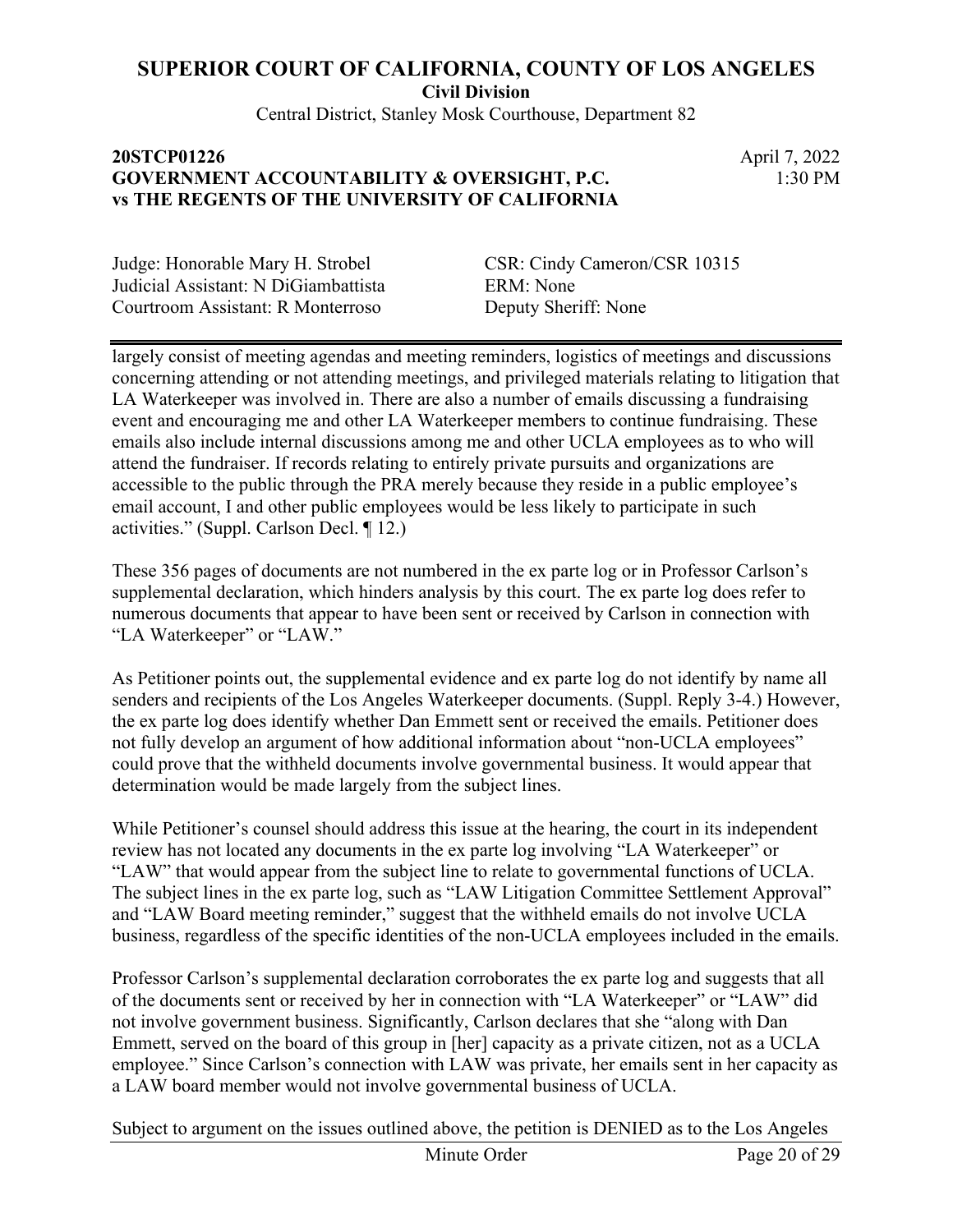Central District, Stanley Mosk Courthouse, Department 82

## **20STCP01226** April 7, 2022 **GOVERNMENT ACCOUNTABILITY & OVERSIGHT, P.C. vs THE REGENTS OF THE UNIVERSITY OF CALIFORNIA**

1:30 PM

Judicial Assistant: N DiGiambattista ERM: None Courtroom Assistant: R Monterroso Deputy Sheriff: None

Judge: Honorable Mary H. Strobel CSR: Cindy Cameron/CSR 10315

Waterkeeper Documents. (See Suppl. Carlson Decl. ¶ 12.)

Environmental Law Institute Documents

Professor Carlson declares: "Twenty-six (26) pages of the NPR Documents are emails in which I communicate with Emmett in my capacity as a board member of the Environmental Law Institute ('ELI'). The emails discuss a donation made by Mr. Emmett to ELI, as well as discussions regarding Mr. Emmett's attendance at an ELI fundraiser in which his friend was being honored. Like my involvement with LA Waterkeeper, my participation in ELI is as a private citizen and not as a UCLA representative, and making these emails disclosable just because they reside in my UCLA email account would greatly deter me from participating in such private, outside activities." (Suppl. Carlson Decl. ¶ 14.)

The court has reviewed the ex parte log and has not identified a document by subject line involving ELI that appears to involve governmental UCLA business. Carlson's declaration also supports that all of the ELI documents were sent or received by her in a private capacity and do not relate to UCLA business. Petitioner may respond to these issues and the ex parte log at the hearing.

Subject to argument, the petition is DENIED as to the Environmental Law Institute documents. (Suppl. Carlson Decl. ¶ 14.)

Emails Between "Environmentally-Minded Friends"

Professor Carlson declares: "Three hundred and eighty-five (385) pages of the NPR Documents are emails between a group of environmentally-minded friends. The majority of these emails are from a single individual with links to articles, memes, and other items of interest. These emails are between a group of friends who share an interest in environmental and climate issues, and contain personal discussions. All participants in these emails understood that I was participating in my personal capacity as a friend and fellow environmentalist, and not speaking on behalf of UCLA." (Suppl. Carlson Decl. ¶ 13.)

Professor Carlson does not identify these 385 pages of records by document number, date, subject line, or senders or recipients. The court cannot determine from the ex parte log which withheld "NPR" documents correspond to those referred to in paragraph 13 of the supplemental Carlson declaration. Thus, the ex parte log provides little or no corroboration for Carlson's discussion in paragraph 13 of her declaration.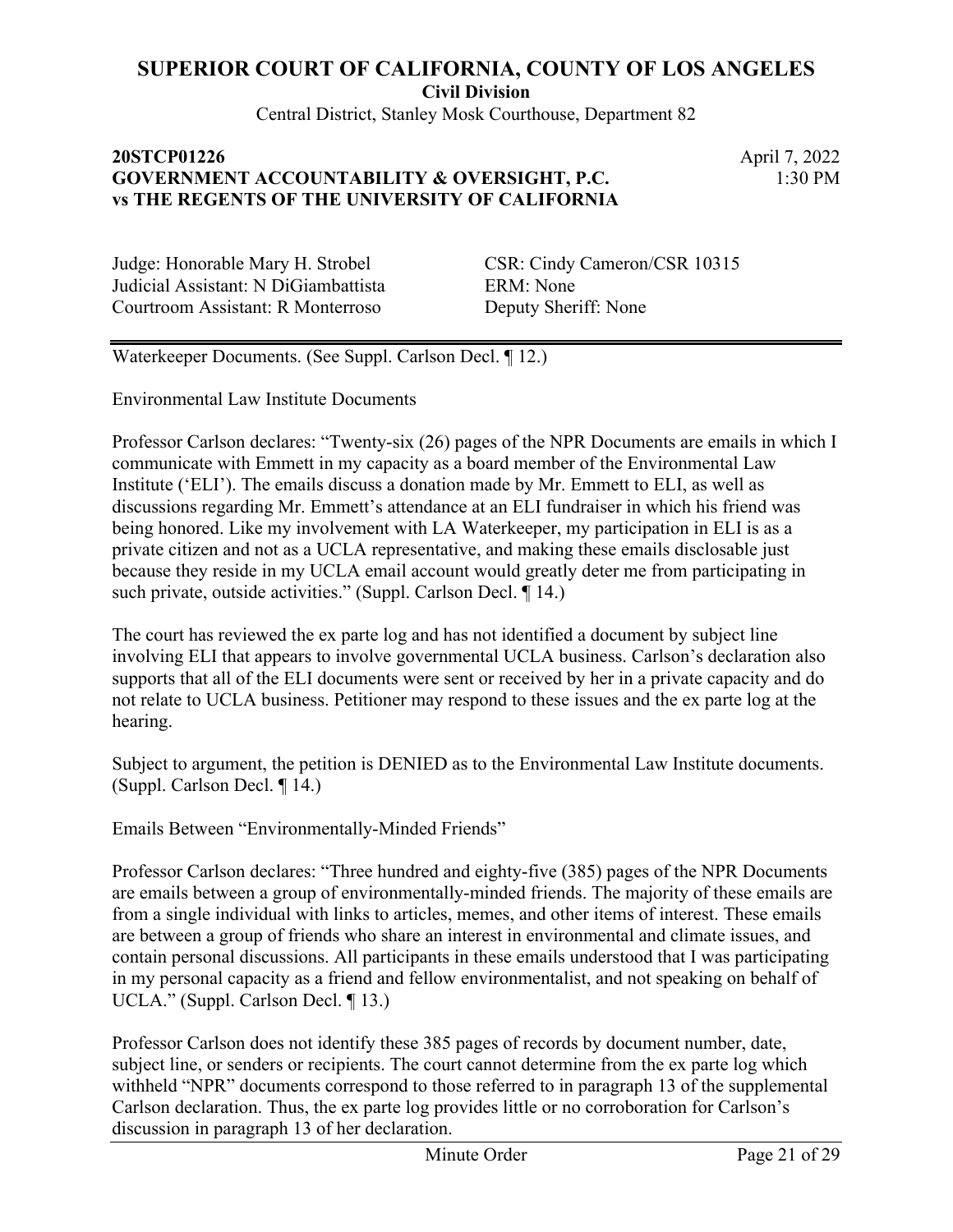Central District, Stanley Mosk Courthouse, Department 82

## **20STCP01226** April 7, 2022 **GOVERNMENT ACCOUNTABILITY & OVERSIGHT, P.C. vs THE REGENTS OF THE UNIVERSITY OF CALIFORNIA**

1:30 PM

Judicial Assistant: N DiGiambattista ERM: None Courtroom Assistant: R Monterroso Deputy Sheriff: None

Judge: Honorable Mary H. Strobel CSR: Cindy Cameron/CSR 10315

Especially without corroboration in a privilege log, the general description of these withheld documents in the supplemental Carlson declaration is inadequate to prove that the documents, or any specific pages or excerpts, do not involve governmental business of UCLA. Carlson is an environmental law professor. Dan Emmett, a major donor to an environmental law/climate change institute at the law school, was apparently included in these emails. Carlson's email discussions of environmental and climate issues using her governmental email address would presumably relate in some general sense to her public duties as a law professor. Carlson's supplemental declaration and the ex parte log are not "specific enough to give the requester 'a meaningful opportunity to contest' the withholding of the documents." (ACLU of Northern Cal. v. Sup.Ct. (2011) 202 Cal.App.4th 55, 83-86; Getz v. Sup.Ct. (2021) 72 Cal.App.5th 637.) Respondent was already given an opportunity to address this deficiency in its evidence.

Respondent does not prove that the documents referred to at paragraph 13 of Professor Carlson's declaration, or any parts thereof, do not relate to governmental business of UCLA. Respondent has not withheld these documents based on any specific CPRA exemption. The petition is GRANTED as to those documents.

Other Carlson Emails For Which Respondent Does Not Meet Its Burden of Proof

In relevant part, Professor Carlson declares:

"Ninety-six (96) pages of the NPR Documents are an email chain between me and a private individual who is unaffiliated with UCLA discussing a possible contact in the federal government. Although we were introduced via email by Daniel Emmett, Jr., the vast majority of this email correspondence is between only me and this private individual. I volunteered my time to speak with this person about his policy effort because I share a common interest in the environment. My primary motive in participating in this discussion was my own private interests as a citizen in good environmental policy. Given the complete attenuation from Emmett Jr. and donation, this was a personal endeavor unrelated to my scholarship or teaching." (Suppl. Carlson Decl. ¶ 15.)

"Thirty-two (32) pages of the NPR Documents are emails between me, Dan Emmett, and others discussing my appearance on a 60 Minutes segment. The emails are congratulatory and comments on the appearance made by friends and colleagues." (Id. ¶ 18.)

"Seventeen (17) pages of the NPR Documents are emails coordinating a lunch meeting with me,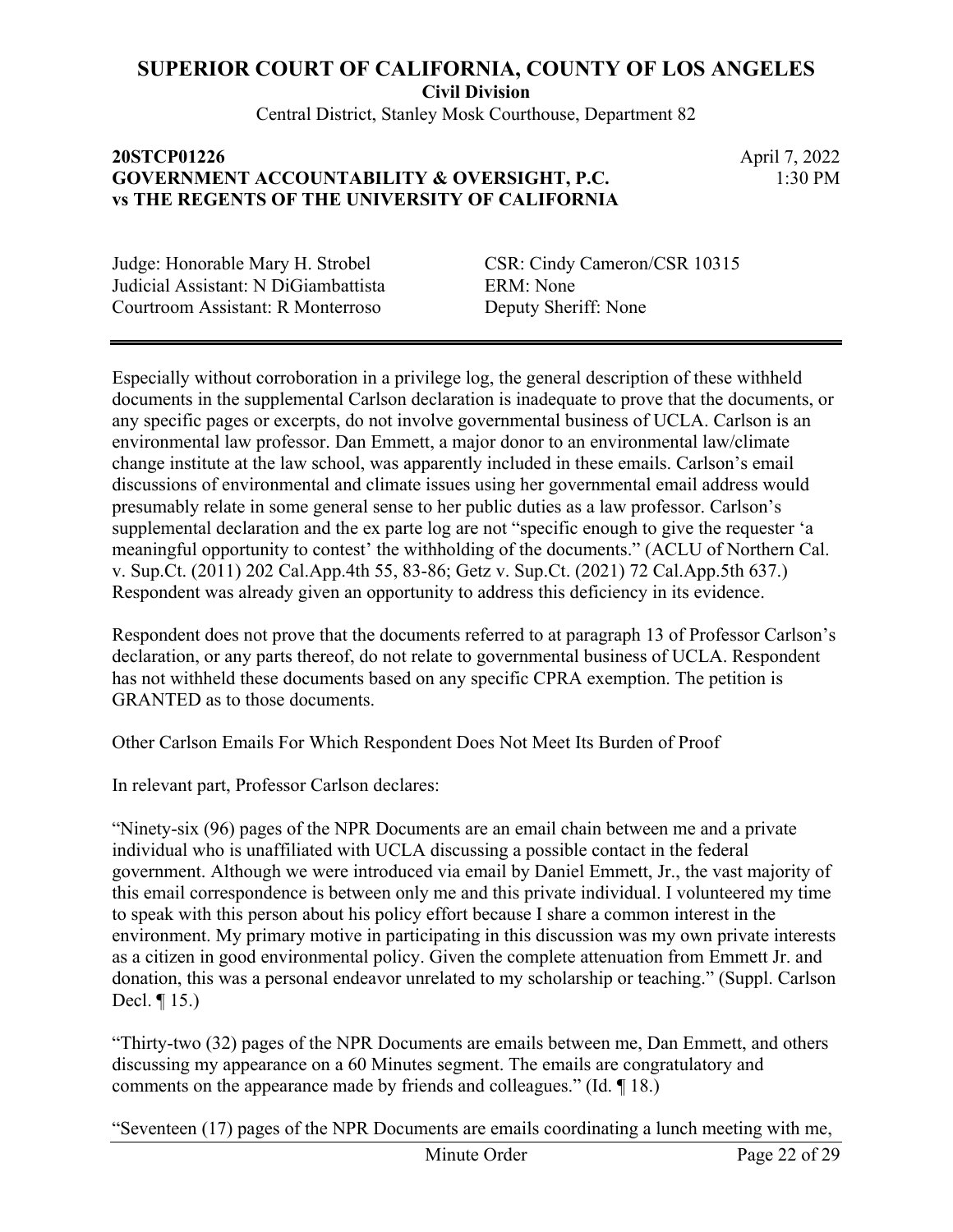Central District, Stanley Mosk Courthouse, Department 82

## **20STCP01226** April 7, 2022 **GOVERNMENT ACCOUNTABILITY & OVERSIGHT, P.C. vs THE REGENTS OF THE UNIVERSITY OF CALIFORNIA**

1:30 PM

Judge: Honorable Mary H. Strobel CSR: Cindy Cameron/CSR 10315 Judicial Assistant: N DiGiambattista ERM: None Courtroom Assistant: R Monterroso Deputy Sheriff: None

Professor Cara Horowitz, Dan Emmett, and others who are involved in environmental causes but are not affiliated with UCLA or the Emmett Institute. This was a social outing, and the lunch was unrelated to my teaching or scholarship." (Id. ¶ 19.)

"Seventeen (17) pages of the NPR Documents are emails between me and Dan Emmett sharing news articles that we think the other would enjoy." (Id. ¶ 20.)

"Eighteen (18) pages of the NPR Documents are a single email chain in which Dan Emmett asks my personal opinion on a request for support he received by an outside organization." (Id. ¶ 21.)

"Twenty-one (21) pages are emails between me and a group of friends discussing our thoughts on new political appointments in 2016. These emails are between people who have common interests who are sharing their thoughts on a subject that is not UCLA business, but of common interest, i.e. who will be the new EPA administrator." (Id. ¶ 23.)

"Two (2) pages of the NPR Documents are emails in which I share my opinion on the Union of Concerned Scientists, a nonprofit entity unaffiliated with UCLA." (Id. ¶ 26.)

The court's analysis for these records is similar to that set forth above for paragraph 13 of the supplemental Carlson declaration. As with the documents referred in paragraph 13, it appears that these emails include discussions of environmental and climate matters. The general descriptions of these withheld documents in the supplemental Carlson declaration are inadequate for the court to determine that the emails did not include any discussion related to public UCLA business. Carlson's email discussions of environmental and climate issues using her governmental email address presumably relate in some general sense to her public duties as a law professor. The inclusion of a major donor to the law school (Emmett) or his son also suggests the emails relate generally to fundraising efforts of the law school and therefore relate to public business.

The court cannot identify all of the withheld documents from Respondent's ex parte log. Significantly, Respondent does not identify the private individuals with whom Carlson corresponded in some of these emails. Carlson's supplemental declaration and the ex parte log are not "specific enough to give the requester 'a meaningful opportunity to contest' the withholding of the documents." (ACLU of Northern Cal. v. Sup.Ct. (2011) 202 Cal.App.4th 55, 83-86; Getz v. Sup.Ct. (2021) 72 Cal.App.5th 637.) Respondent was already given an opportunity to address this deficiency in a continued hearing.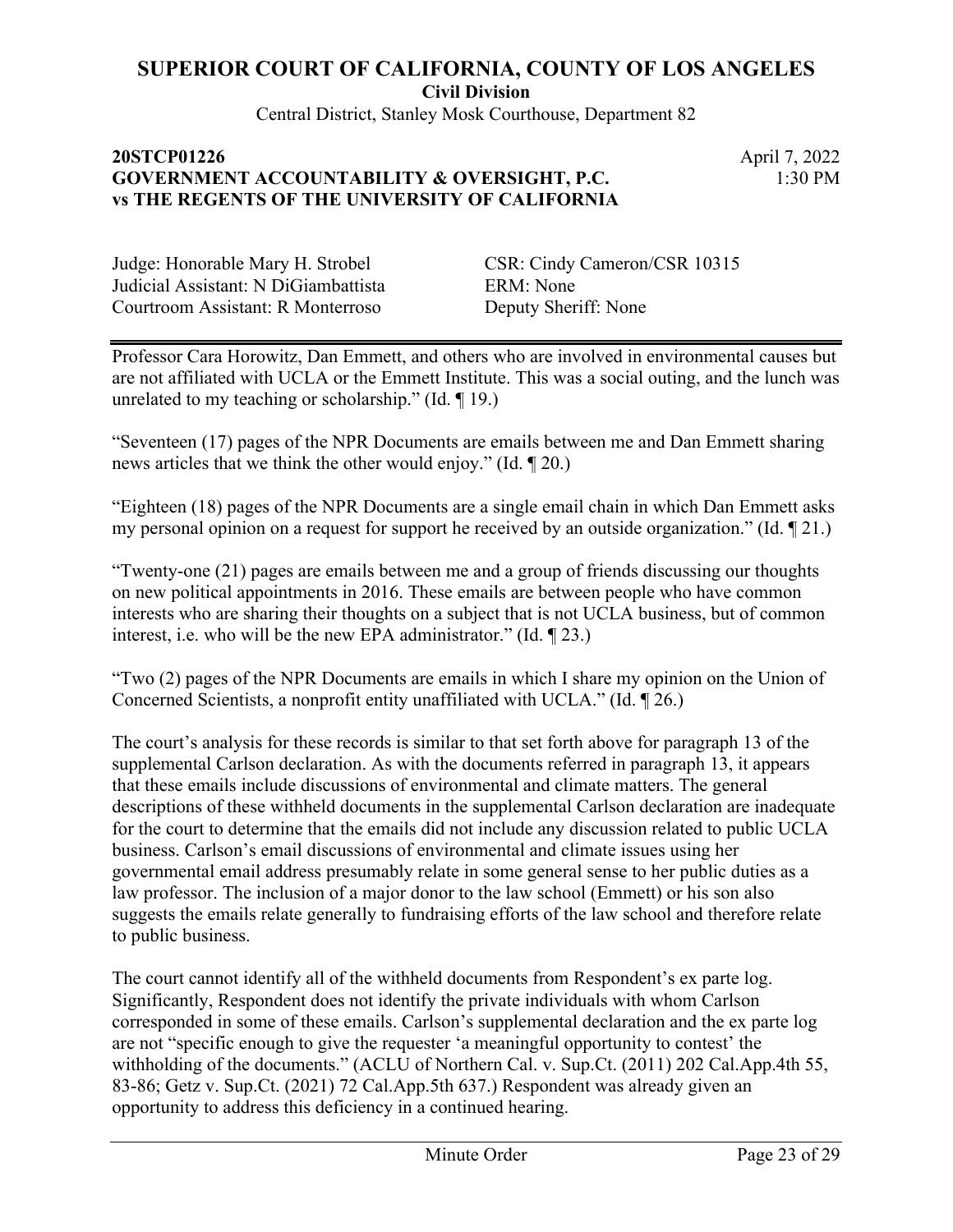Central District, Stanley Mosk Courthouse, Department 82

## **20STCP01226** April 7, 2022 **GOVERNMENT ACCOUNTABILITY & OVERSIGHT, P.C. vs THE REGENTS OF THE UNIVERSITY OF CALIFORNIA**

1:30 PM

Judicial Assistant: N DiGiambattista ERM: None Courtroom Assistant: R Monterroso Deputy Sheriff: None

Judge: Honorable Mary H. Strobel CSR: Cindy Cameron/CSR 10315

With respect to the "60 Minute" and lunch meeting discussions referred to in paragraphs 18 and 19, Carlson does not sufficiently explain why these emails would not involve public business. For instance, she does not show that her appearance on 60 Minutes did not relate to her work as an environmental law professor at UCLA. The lunch meeting also included Cara Horowitz, a law professor, and Dan Emmett, a major donor to UCLA School of Law.

Without further context or detail, the court cannot conclude that other emails involving Dan Emmett did not relate, at least in part, to the fundraising relationship between Carlson and Emmett. (See e.g. Suppl. Carlson Decl. ¶¶ 20, 21.)

Based on the foregoing, the petition is GRANTED as to those documents referred to in paragraphs 15, 18-21, 23, and 26 of Carlson's supplemental declaration.

Carlson's Communications with the Emmetts re: Former UCLA Employee

Professor Carlson declares: "Seventeen (17) pages of the NPR Documents are emails between me, Dan Emmett and Daniel Emmett Jr. discussing materials sent to the Emmetts by a former UCLA employee who had complaints about the Emmett Institute's positions on climate change. Both Dan Emmett and Daniel Emmett Jr. notified me of the former employee's overtures, and I thanked them, then discussed the situation with other UCLA employees." (Suppl. Carlson Decl.  $\P$  17.)

From this description, the withheld documents appear to involve UCLA business, namely notification to Carlson, from a major donor to the law school, of a former UCLA employee's "complaints about the Emmett Institute's positions on climate change." The court cannot determine from Carlson's declaration why Respondent believes these emails did not involve UCLA business. Respondent has not shown that any CPRA exemption applies.

The petition is GRANTED as to the documents referred to at paragraph 17 of Carlson's supplemental declaration.

Emails re: Miscellaneous Personal Matters

Professor Carlson provides sufficient evidence that certain other emails involved purely personal conversations concerning logistics about personal trips; the passing of a friend; a group picture from an event; and informal pleasantries with Dan Emmett that appear to have no connection to fundraising or UCLA business. (Suppl. Carlson Decl. ¶¶ 22, 24, 25, 27-30.) Dan Emmett was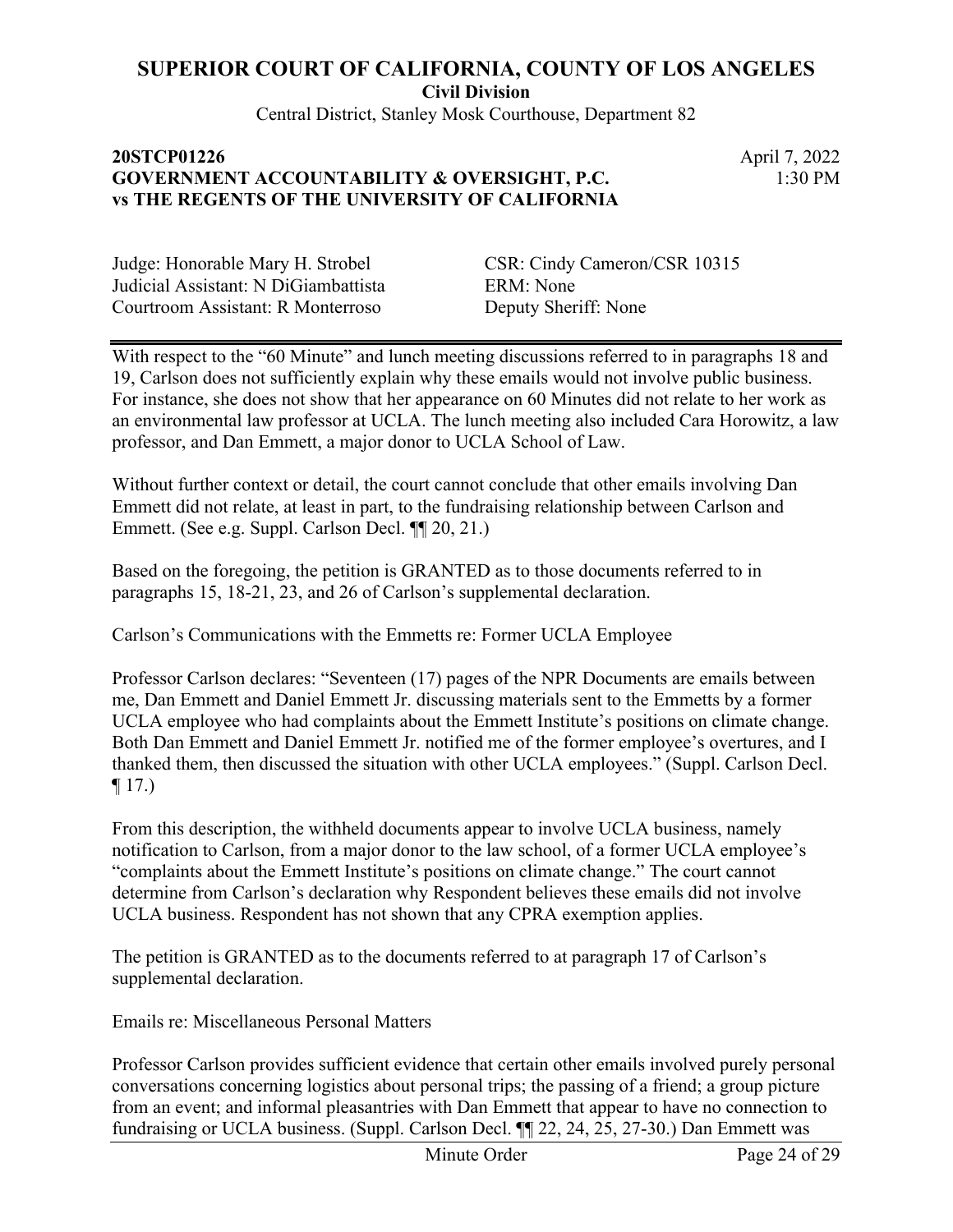Central District, Stanley Mosk Courthouse, Department 82

### **20STCP01226** April 7, 2022 **GOVERNMENT ACCOUNTABILITY & OVERSIGHT, P.C. vs THE REGENTS OF THE UNIVERSITY OF CALIFORNIA**

1:30 PM

Judicial Assistant: N DiGiambattista ERM: None Courtroom Assistant: R Monterroso Deputy Sheriff: None

Judge: Honorable Mary H. Strobel CSR: Cindy Cameron/CSR 10315

apparently included in all of these emails, but the description provided by Carlson sufficiently proves that the emails did not relate to fundraising or public UCLA business.

Carlson declares that she has built personal friendships with the Emmett family. (Suppl. Carlson Decl. ¶ 11.) The court does not rely on that statement generally to find emails with Emmett are not public records, as the personal relationship with the Emmetts apparently overlaps with a professional, fundraising relationship. However, the court does credit that statement for emails that otherwise appear personal in nature.

The petition is DENIED as to the documents referred to at paragraphs 22, 24, 25, and 27-30 of the supplemental Carlson declaration.

Professor Horowitz's Records Withheld as "Not Public Records"

Appearance on BBC Program; Center for Public Integrity

Professor Horowitz declares in relevant part: "Four (4) pages of the NPR Documents are emails between me, Dan Emmett, his wife Rae Emmett, and a third individual who was not a UCLA employee, discussing my appearance on a BBC program. These emails were personal conversations between friends." (Suppl. Horowitz Decl. ¶ 13.) "Seven (7) pages of the NPR Documents are emails from or about the Center for Public Integrity ('CPI'), an investigative news organization, in which CPI shares general announcements and updates relating to its blog and advocacy work." (Id. ¶ 14.)

Horowitz does not explain if her appearance on the BBC program related to her work as an environmental law professor. No detail is provided about the emails related to CPI. Given the lack of detail or context, and the professional fundraising relationship with the Emmetts, Respondent does not meet its burden to prove these emails do not relate to public UCLA business. The petition is GRANTED as to these documents.

Logistics for Institute of the Environment and Sustainability Event

Professor Horowitz declares: "Ninety (90) pages are emails between me, Mr. Emmett, and his assistant discussing logistics for an Institute of the Environment and Sustainability ('IOES') event which I and others attended as Mr. Emmett's personal guests. The emails discuss event logistics like parking information and guest names. Although IOES is a UCLA program and I am an affiliated faculty member, I played no role in organizing or putting on the fundraiser, and the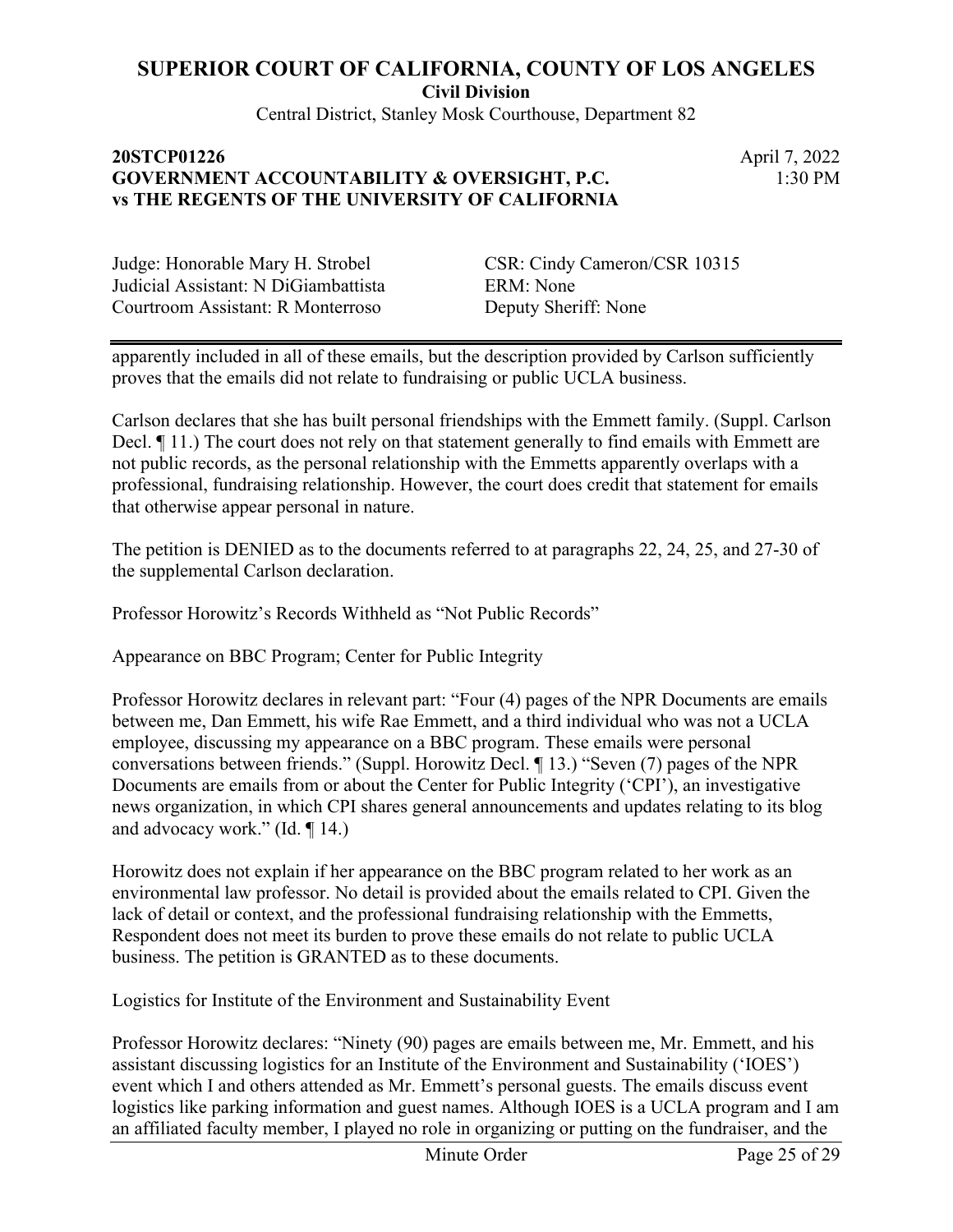Central District, Stanley Mosk Courthouse, Department 82

## **20STCP01226** April 7, 2022 **GOVERNMENT ACCOUNTABILITY & OVERSIGHT, P.C. vs THE REGENTS OF THE UNIVERSITY OF CALIFORNIA**

1:30 PM

Judicial Assistant: N DiGiambattista ERM: None Courtroom Assistant: R Monterroso Deputy Sheriff: None

Judge: Honorable Mary H. Strobel CSR: Cindy Cameron/CSR 10315

Emmett Institute did not receive any funds from the fundraiser. These emails relate solely to my attendance at the event as Mr. Emmett's personal guest." (Suppl. Horowitz Decl. ¶ 15.)

Horowitz's declaration suggests these emails relate to public business of UCLA, not the opposite. Horowitz admits IOES is a UCLA program and she is "an affiliated faculty member." She also admits she attended the IOES "fundraiser" with Emmett, a major donor to the UCLA School of Law. Respondent does not prove these emails fall outside the broad definition of "public records" that applies. The petition is GRANTED as to these documents.

Scheduling Email

Horowitz refers to an email with Emmett's assistant "telling me that Mr. Emmett's wife will not be able to attend a planned meeting/dinner due to illness, but Dan Emmett will be there." (Suppl. Horowitz Decl. ¶ 17.) Since no further detail about the meeting is provided, and since Horowitz has a professional, fundraising relationship with the Emmetts, the court cannot determine that the meeting did not relate to UCLA business. The petition is GRANTED as to these documents.

Other Horowitz Emails

Respondent sufficiently proves that two emails described by Professor Horowitz were personal, specifically an email congratulating Dan Emmett Jr. for his company receiving a government award and email about the passing of a friend of Emmett. (Suppl. Horowitz Decl. ¶¶ 16, 18.) The petition is DENIED as to these documents.

Petitioner's Request for Judicial Declaration

In the supplemental reply, Petitioner seeks a judicial declaration that Respondent violated the CPRA by "(1) its unpermitted redactions of the Redacted FERPA Documents based on untimely, bad faith exemption claims, (2) its failure to provide the NPR Documents to GAO despite Regents' refusal to provide the log details required by the 1/20/22 Minute Order for any of the NPR Documents and (3) with respect to 180 pages of the NPR Documents, Regents' refusal to provide not only the required log details, but any factual basis whatsoever which could possibly support a finding that those pages are not public records." (Suppl. Reply 1-2.)

Relatedly, Petitioner contends that one of the redacted FERPA documents refers to Sher Edling, which "is the law firm with whom Carlson and her colleagues have consulted regarding climate litigation being pursued by various municipalities represented by Sher Edling against the fossil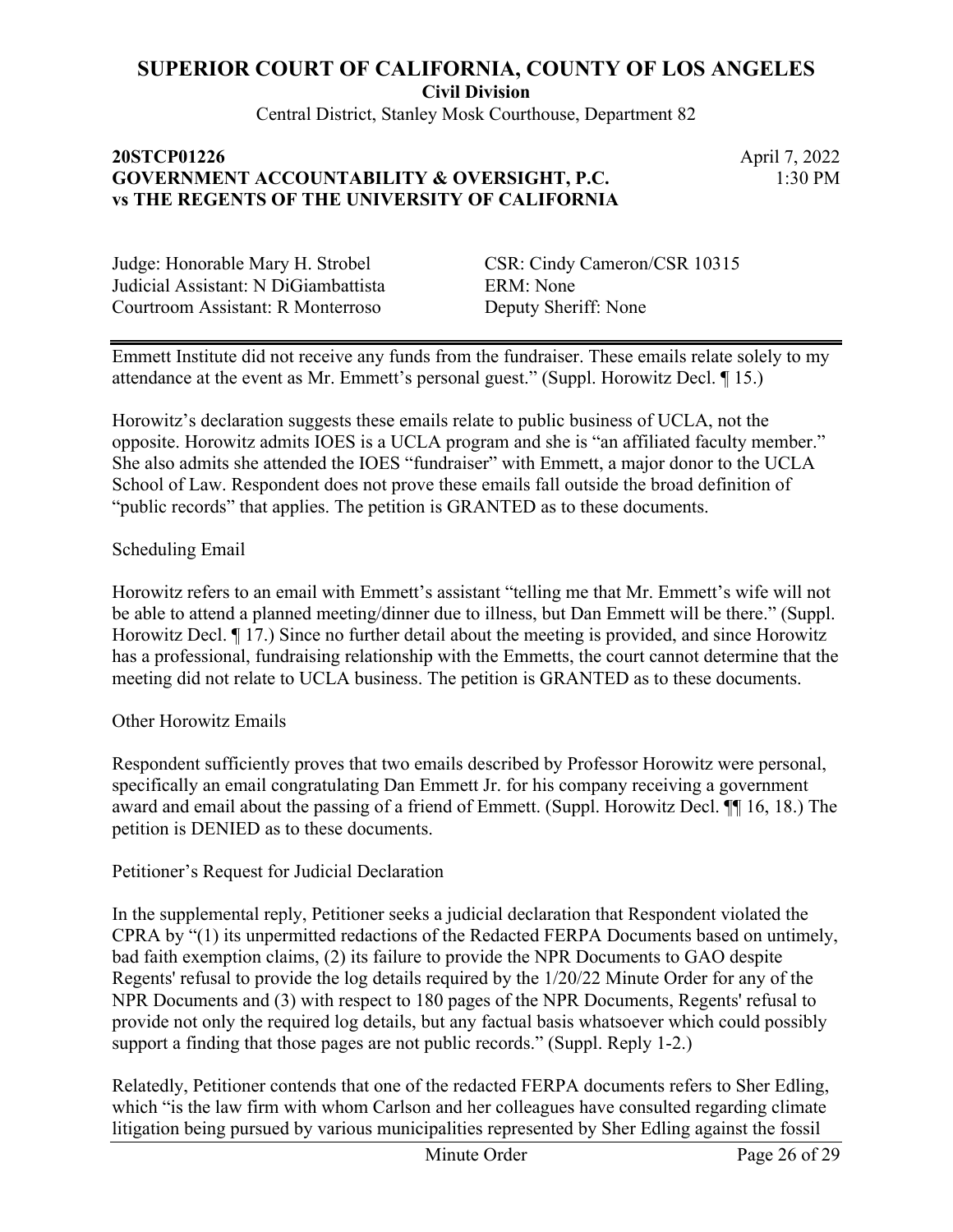**Civil Division**

Central District, Stanley Mosk Courthouse, Department 82

#### **20STCP01226** April 7, 2022 **GOVERNMENT ACCOUNTABILITY & OVERSIGHT, P.C. vs THE REGENTS OF THE UNIVERSITY OF CALIFORNIA**

1:30 PM

Judicial Assistant: N DiGiambattista ERM: None Courtroom Assistant: R Monterroso Deputy Sheriff: None

Judge: Honorable Mary H. Strobel CSR: Cindy Cameron/CSR 10315

fuel industry, about which Carlson wrote Dan Emmett as part of the CCI Introduction/Solicitation quoted in GAO's Revised Opening Trial Brief." (Suppl. Reply 13.) Petitioner states that "any response by Horowitz to the request for guidance regarding Sher Edling would almost certainly have described the nature and extent of Carlson's and the Emmett Center's relationship with Sher Edling and discussed the nature of the related litigation." (Id. at 13-14.) Thus, Petitioner contends that Respondent did not conduct a complete search for records responsive to the November 2019 Request. (Ibid.)

In the January 20, 2022, ruling, the court stated that "[b]ased on the court's review of the record before it, .... the court has insufficient reason to conclude that Respondent did not conduct a reasonable search for records, .... [but i]t is possible that the court's views on these issues could change depending on the results of the supplemental proceedings required for the documents specified in the privilege log." (Minute Order dated 1/20/22 at 29.)

In the supplemental reply, Petitioner has not shown that the court should change its views and grant any declaratory relief. The court is not persuaded that Horowitz would have responded to the student's inquiry about Sher Edling (see Suppl. Horner Decl. Exh. 2) with a discussion relevant to the CCI Introduction/Solicitation or Climate Litigation/Regents Interface. Such inference seems speculative.

While Respondent did not meet its burden of proof as to many documents in the supplemental evidence, Respondent did meet its burden of proof as to many others. The existence of an ongoing legal dispute regarding Respondent's duties to produce certain documents suggests that a judicial declaration stating that Respondent violated the CPRA is not a necessary or appropriate remedy. A writ directing Respondent to produce further records is a sufficient remedy in this case. The court incorporates its prior discussion regarding declaratory relief from the January 20, 2022, ruling.

The request for declaratory relief is DENIED.

In Camera Review

. .

The court already granted Respondent an opportunity to submit supplemental evidence and also to submit Document 5 for in camera review. After hearing argument, the court concludes that Respondent has not proven that additional in camera review should be permitted.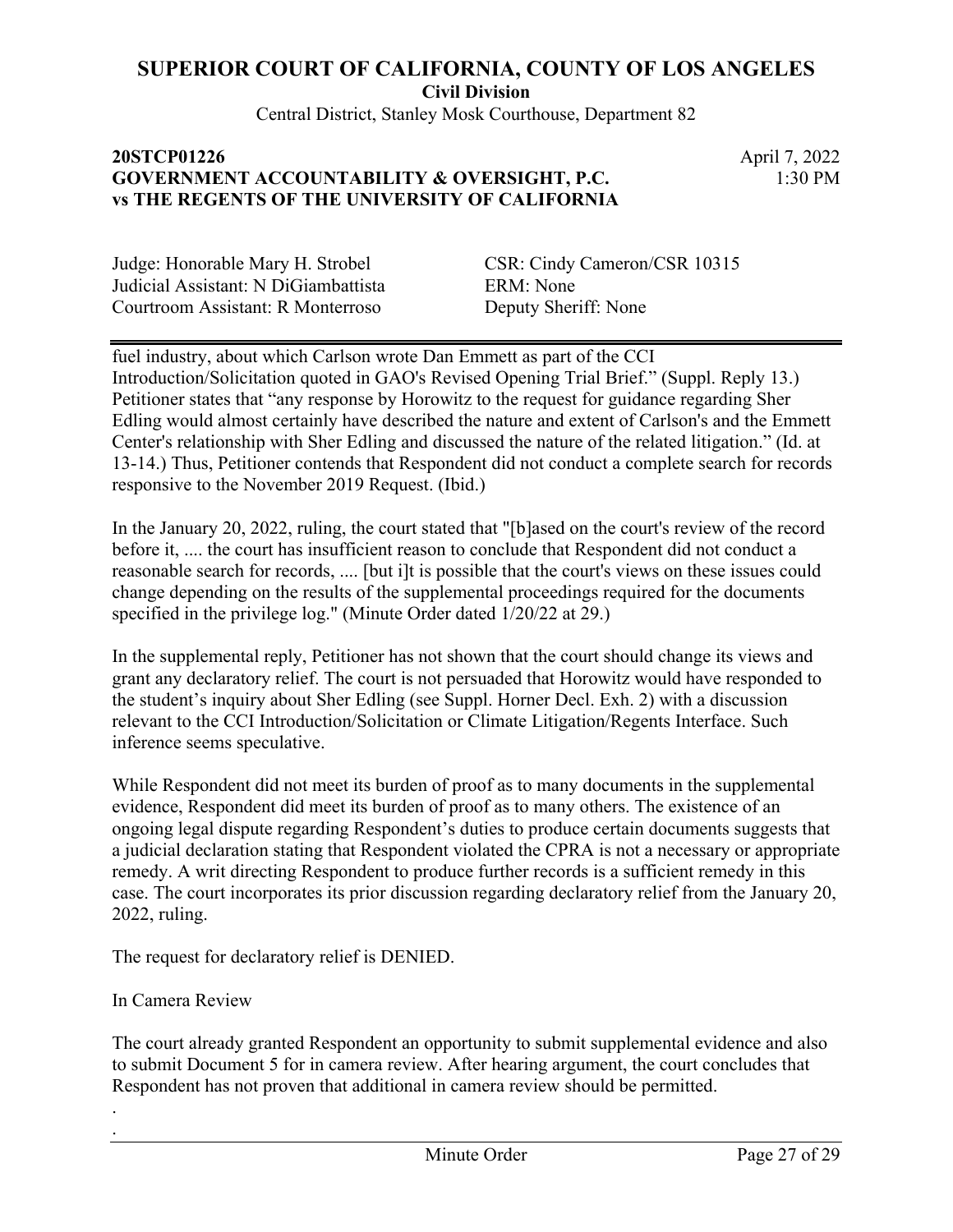**Civil Division**

Central District, Stanley Mosk Courthouse, Department 82

## **20STCP01226** April 7, 2022 **GOVERNMENT ACCOUNTABILITY & OVERSIGHT, P.C. vs THE REGENTS OF THE UNIVERSITY OF CALIFORNIA**

1:30 PM

Judicial Assistant: N DiGiambattista ERM: None Courtroom Assistant: R Monterroso Deputy Sheriff: None

Judge: Honorable Mary H. Strobel CSR: Cindy Cameron/CSR 10315

Conclusion - After Hearing Argument

The petition is GRANTED as to the 180 pages of documents for which Respondent submitted no supplemental evidence. (See Notice of Suppl. Evid. 1.)

After hearing argument, the petition is GRANTED as to Documents:

- Nos. 1, 2, 15, 16, and 17-24
- Nos. 3-4, 25, 28-30, 35, 49-51; and Nos. 35-36, 40-41, 48, and 52
- $\cdot$  No. 26

. . . . .

. .

. .

. .

- $\cdot$  No. 27
- No.  $46$

• Nos. 31-32 and 45; Nos. 37-39, 42-45, 47, and 53; No. 54; Nos. 71 and 77; Nos. 72-73 and 75- 76; and Nos. 74 and 78

• All documents referred to at paragraphs 13, 15, 16, 17, 18-21, 23, and 26 of Professor Carlson's supplemental declaration

• All documents referred to at paragraphs 13, 14, 15, and 17 of Professor Horowitz's supplemental declaration

After hearing argument, the court orders Respondent to produce all of these documents without any redactions.

After hearing argument, the petition is DENIED as to Documents:

• Nos. 55, 56, 57, and 59; Nos. 58, 62-64, and 70; Nos. 60, 61, 66, 67, 68, and 69; and No. 65 • Nos. 79-82, 88-90, 93, 96, 101, 103, 105, and 107; Nos. 83-87, 94-95, 97-100, 102, 104, and 106; and Nos. 91 and 92

• Nos. 5 and 6

• All documents referred to at paragraphs 12, 14, 22, 24, 25, and 27-30 of Professor Carlson's supplemental declaration